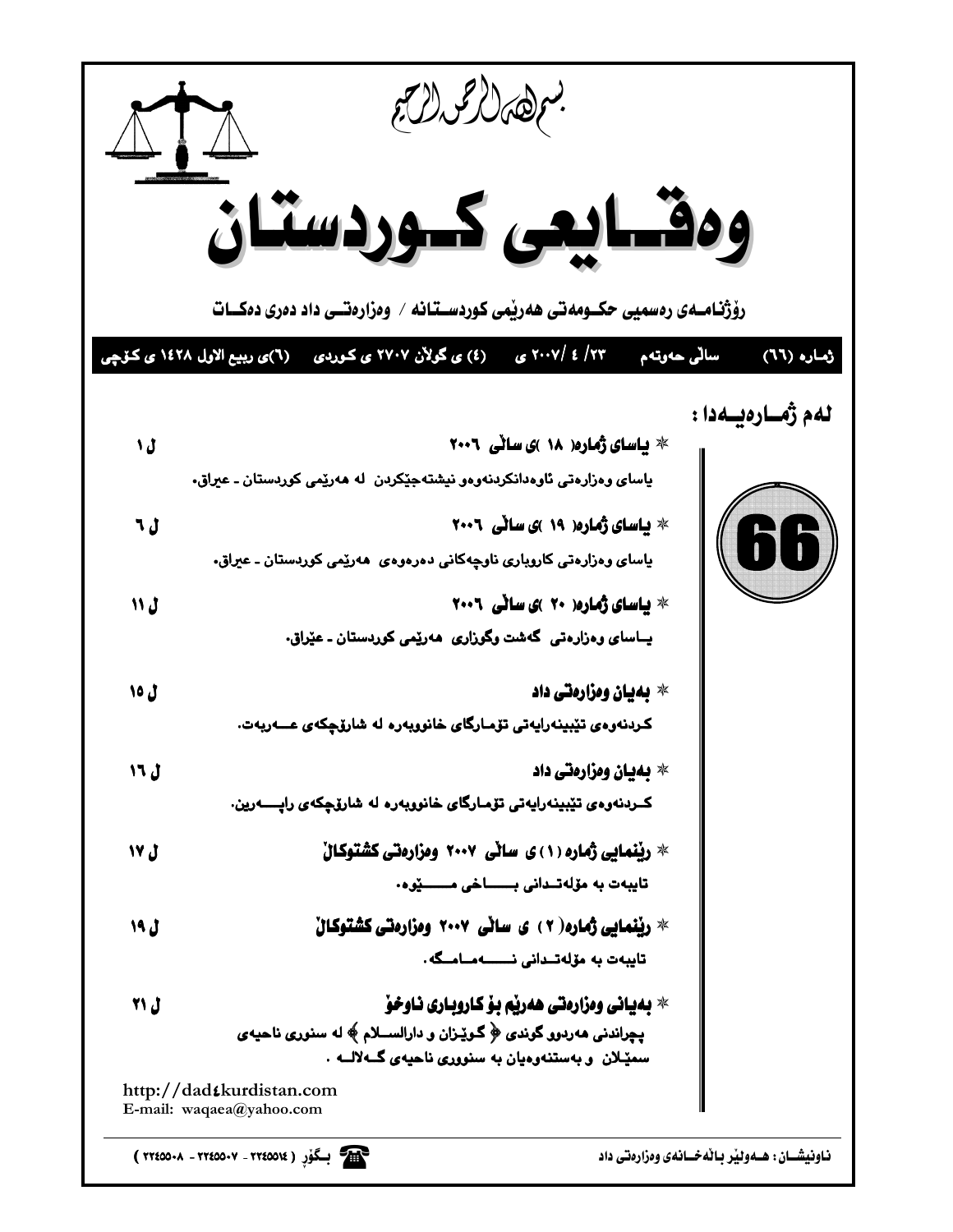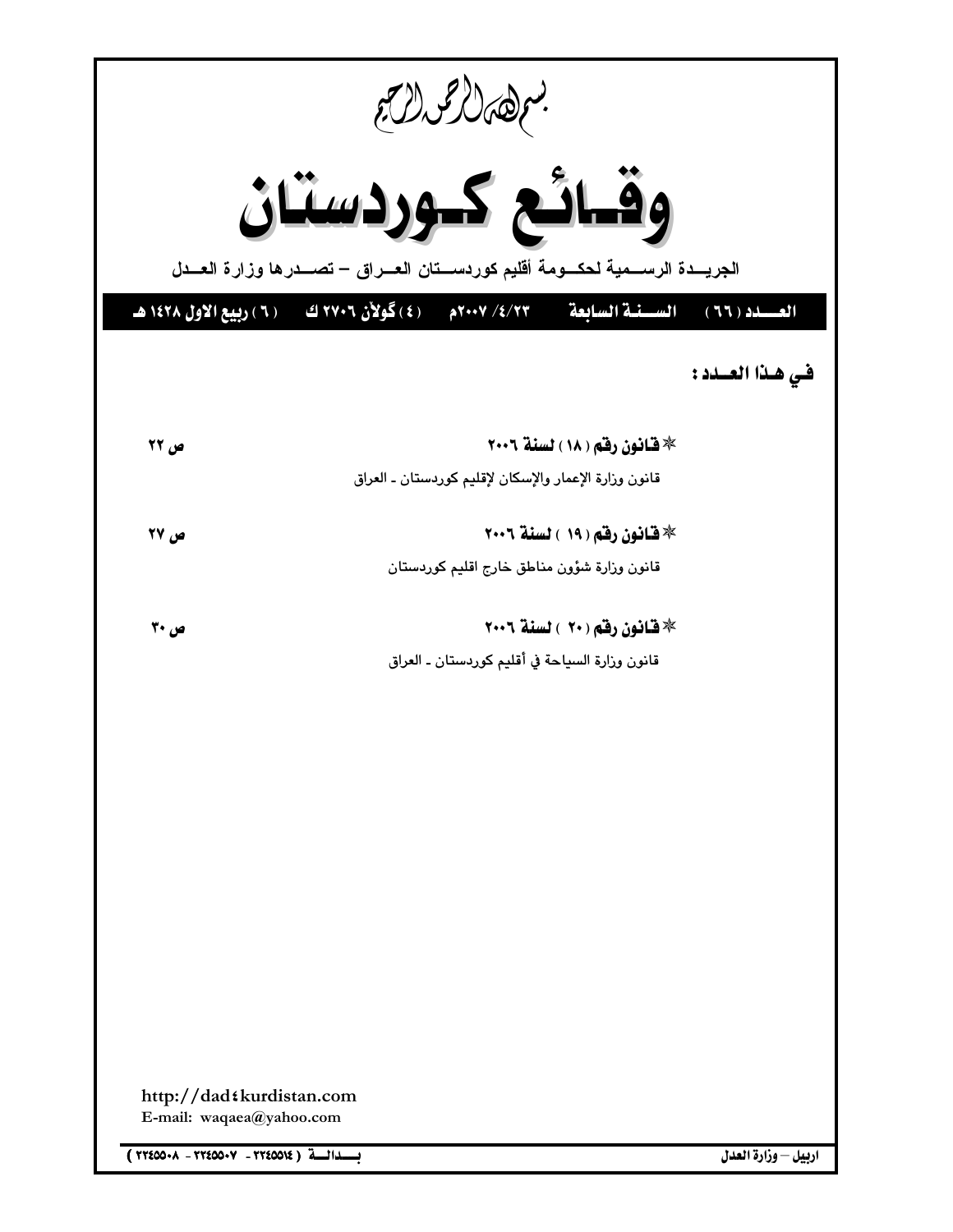# بهناوی خوای به خشندهو میهرهبان

هەرپمى كوردستانى عيراق سەرۆكايەتى ھەرپم سەرۆك

# ياسای ومزارهتی ئـاومدانكردنهوه و نيشتهجی كردن له هەربْمى كوردستان ــ عبراق

به پێی ئەو دەسەلاّتەی لە برِگەی (۱) ی ماددەی (۱۰) ی (یاسای سەرۆکايەتی ھەرێمی کوردستان – عێراق)ی ژماره (۱)ی سالّی ۲۰۰۵ یێمان دراوهو، به یالیشتی ئهو یاساکارییهی ئەنجومەنى نیشتمانى كوردستان – عێراق لە دانیشتنى ژمارە (٢٣)ى رۆژى (١٩/١٩/١٩) ى خۆيدا كردويەتى بريارماندا بە دەركردنى:

# **یاسای ژماره ( ۱۸ )ی سائی ۲۰۰۱** یاسای وهزارهتی ناوهدانکردنهوه و نیشتهجی کردن له هەرپىمى كوردستان ــ عيراق

#### ماددەى يەكەم :

مەبەست لەم دەستەواژانەي خوارەوە واتا دېارى كراوەكانى بەرامبەريانە بۆ پێداويستى ئەم باسايه: – **پهگهم / مەرێم :** مەرێمى كوردستان ـ عێراق **دووهم / ئەدجومەنى وەزيران :** ئەدجومەنى وەزيرانى ھەرێمى كوردستان ـ عێراق **سِيْيهُم / وەزارەت :** وەزارەتى ئاوەدانكردنەوە و نيشتەجىّ كردن. **چوارهم / وهزیر** : وهزیری ئاوهدانکردنهوه و نیشتهجیّ کردن. **بينجهم / بريكار** : بريكاري وهزارهتي ئاوهدانكردنهوه و نيشتهجيّ كردن. ــــهرشیفی رؤژنامهی وهقایعی ک <u>سوردستان</u>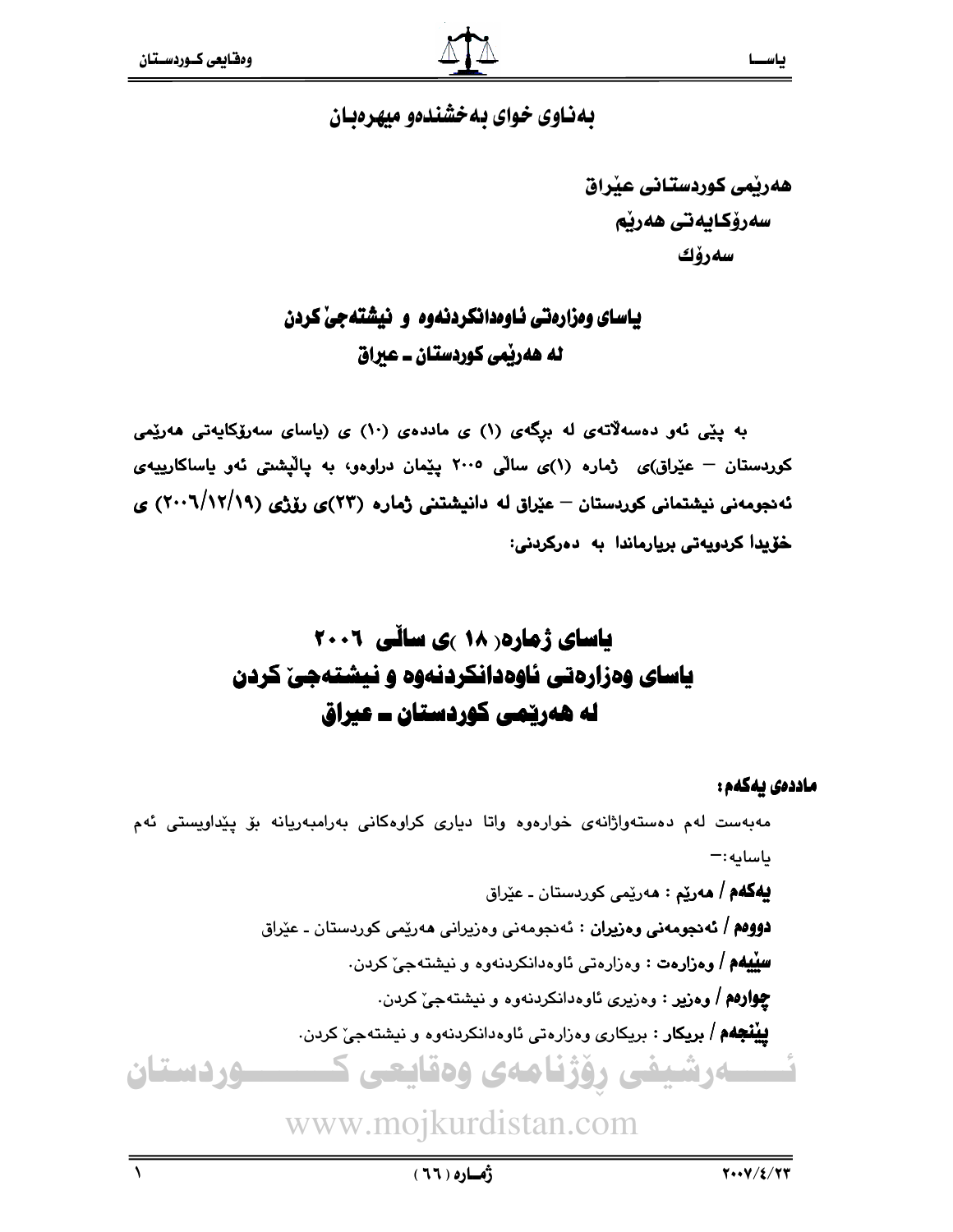# **نهرك و هرماني ومزارهت —**

#### ماددەى دووەم :

وەزارەت ئەم ئەرك وفەرمانانەي خوارەوە دەگرێتە ئەستۆ:−

- **لِيُهگُهُم:** پێشنيازکردنی يلانه گشتيهکان بۆ سياسەتی ئاوەدانکردنەوە و نيشتەجیٚ کردنی هەرێم لە بوارەكانى نیشتەجىٚ كردن و خانووبەرە و رێگەوبان لەوانەش (رێگەی هاتوچۆی خێرا)و پرد و تونێل و فرگه و هێلی ئاسنی بۆ چارەسەرکردنی قەيرانی نیشتهجێپی و دروست کردنی تۆرِی رِێگەوبانی نویؒ به هەمووجۆرەکانی و ياشكۆكانىيەوە.
- **دووهم: م**ەلستان بە توپزینەوەی تايبەت لە ناو بواری كەرتى وەزارەت دا و لێكۆلينەوە لە جەدوای تەكنىكى و ئابورى ئەو پرۆژانەى كە لەناو پلانى وەزارەت دا پێشنياز دەكرێن.
- **سییهم:** دانانی نەخشە و بەرنامەی کار بۆ پلانە پەسندکراوەکانی ئەو پریۆژانەی کە دراونەتە دەست و وێِرای جێبەجێکردنی ئەو پرِۆژانەش کە پەيوەستن بە جێبەجێکردنێکی راستەوخۆ لەلايەن پێكهاتەكانى وەزارەتەوە يان ئەوەتا بۆ بەلێندەر يان راوێژپێکراوهکان رەوانە بکرێن.

**چوارهم**: بەشدارى لە ئامادەكارى خەسلەتە تەكنىكيەكان دا بە يێى بارودۆخى ھەرێم.

**ييْنْجَهُم:** جيّ،بهجيّ کردني سياسهتي بريار لهسهر دراوي وهزارهت و يێشنيازکردني پلاني (سالانه و قۆناغبەندى و دوورخايەن)ى پێويست بۆ جێبەجێ كردنيان.

**شَفشَهُم:** جيِّبهجيّ کردني ئهو پرۆژانهي له لاپهناني دپهوه له رێگهي پێکهاتهکاني جيّبهجيّ کردن و نهخشهسازی وهزارهتهوه یان له ریِّگهی کوّمیانیا تایبهتمهندیهکان له کهرتی تايبەتدا يێى سيێردراوە٠

**حلولگهم: م**ەلستان بە پاراستنى رێگە و بانە گشتى پەكان لەوانەش رێگەكانى ھاتوچۆى خێرا که دهکهونه دهرهوهی سنوری شارهوانیهکان و پاراستنی و بهگهرخستنی پردهکان و ویستگه تەوەرىيەكانى قەيان و بازگەكان وێراى دانانى كەلوپەلەكانيان و يارێزگاريش له رۆخوچۆنى رێگەوبان بە پێى ياساى رۆخ و چانە قەدەغەكراوى(محرمات) رێڲەوپانەكان.

**هەشتەم: م**ەلستان بە تاوتوىٰ كردن و **م**ەلسەنگاندنى پلانە تايبەتەكانى وەبەرھێنەران ِ ستبارەت بە ئارەتلىكرىنەرە رىيشتەجى كرەن لە ھەريم لە نيو تايبەتمەندىتى، وەزارەت دا.

فۇيەم: بايەخدان بەلبارلىكتان ئوتاردان كردنەركىلى لىنھاتەكلار كوردىستان .

 $\mathbf{r}$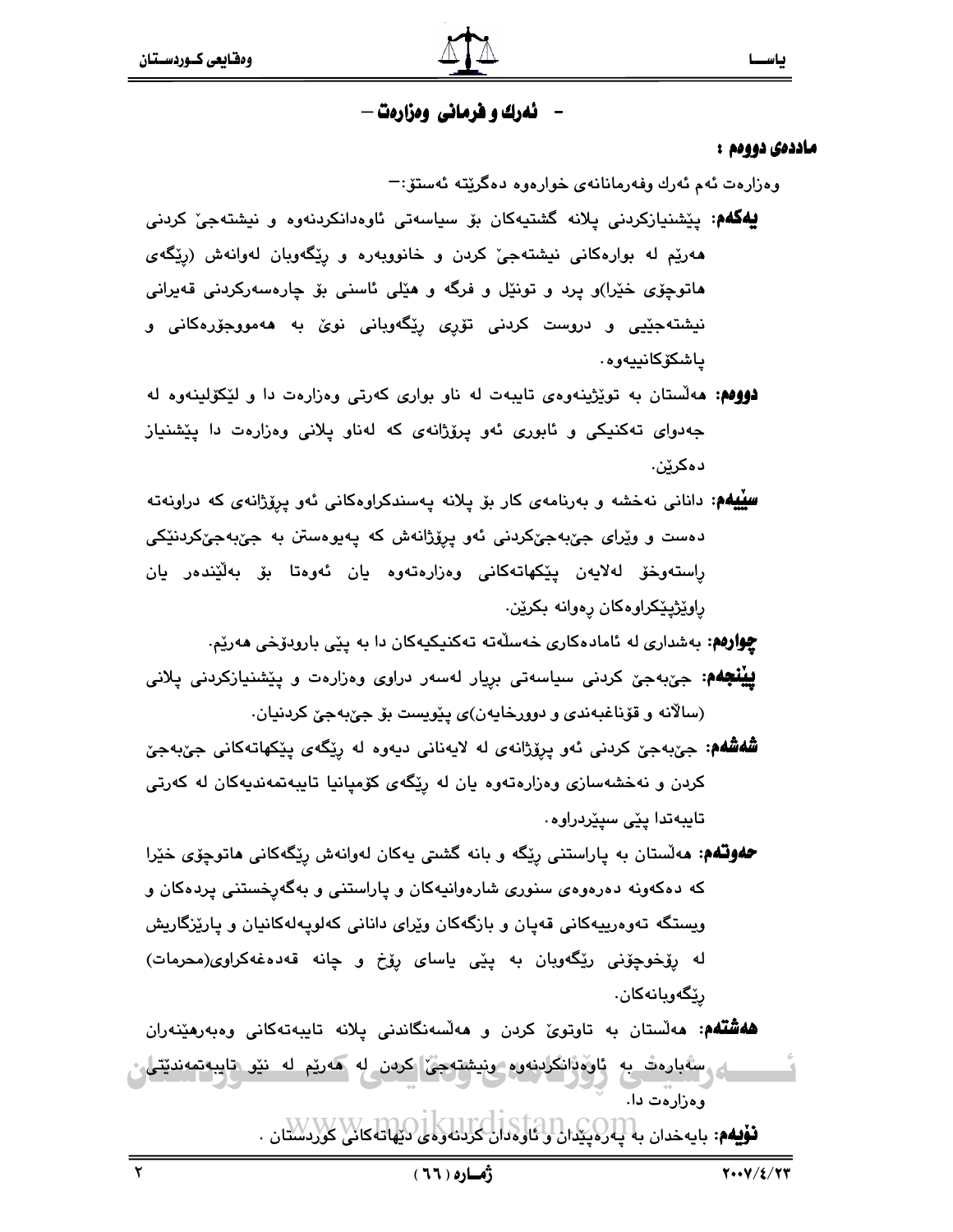# ييكهاتهكاني ومزارمت

#### ماددەى سىيەم :

وهزارهت لهم پێکهاتانهی خوارهوه پێك دێت :

**لِيُهگُهُمْ ـ وەزير:** خۆی سەرۆکى بالای وەزارەتەو بەرپرسىشە لەکارەکانى و ئاراستەکردنى سیاسەتەكەی و سەرپەرشتكاری و چاودێری بە سەرپیەوە، بەپێی حوكمەكانی ياساش ههموو ئهو بريار و فهرمان و رِينماييانهى له ههرشتێکدا که پهيوهنديدار بێت به ئەركوفەرمانى وەزارەت و يێكهاتەو دەسترۆپيەكانى و سەرجەم كاروبارە تەكنيكى و دارایی و کارگێری و رێِکخستنهکانیهوه، لهوهوه دهردهچن و به سهریِهرشتی خوّشی جې،بهجې دهکرين، بهريرسياريش دهبې لهېهردهم ئهنجومهنې وهزيران، بهو يێيپهی ئەندامێکی هاوکاره تیایدا و بۆی هەیە ھەندێك لە دەسترۆپیەکانی خۆی بدات بە بریکاری وهزارهت یان بهریوهبهرهگشتیهکان یانیش ئهوهی به شیاوی بزانیْ له وهزارهت دا.

#### دووهم ۔

۱– بریکاری وهزارهت بۆ ئاوهدانکردنهوهو نیشتهجی کردن.

۲¬ بریکاری وهزارهت بۆ رێگەو بان.

له ئاراسته کردن و سەرپەرشتى کردنى کاروبارەکانى وەزارەت دا ياريدەى وەزير دەدەن

لهچوارچێوهي تايبهتکاري و ئهو دهسترِۆپيانهي که وهزير پێيان دهسپێرێ به مەرجێ بروانامەي سەرەتاي زانكۆو يسىۆريان بەدەستھێنابىٚ.

- **سلیلهم ـ نوسینگەی وەزیر**: کارمەندێك بە يلەی بەرێوەبەر سەرۆکاپەتى دەکا وبەرێوەی دەبات كە خاوەن بروانامەي سەرەتايى زانكۆ بێت وژمارەيەك لە كارمەندانيش ھاوكارى دەكەن.
- **چوارەم ـ** نوسینگەی بریکاری وەزارەت: کارمەندێك بە پلەی بەرێوەبەر سەرۆکاپەتى دەکا وبەرپوەي دەبات كە خاوەن بروانامەي سەرەتايى زانكۆ بێت وژمارەيەك لە كارمەندانيش هاوكارى دەكەن.
- **پيُنْجِهُم ـ** راوێِژکاران: ژمارەيان نابيِّ له چوار زێتر بێت ودەبيِّ له هەڵگرانى بروانامەي سەرەتايى زانکۆ بن وله شارەزايانيش بن ونابيٌ ماوەي کارکردنيان له دەسالٌ کەمتر بێت.

**شُەشُەم ـ** بەرێوەبەراپەتى گشتى بۆ كاروبارى كارگێرى ودارايى: بەرێوەبەرێكى گشتى سەرۆكاپەتى دەكا كە بېيوانامەيەكى سەرەتايى زانكۆى بەدەست ھێنابى وشارەزا بى وماوەي کارکرینی له ده سال که متر نه بیندی و ه قاسی سی ک ــــوردستان

www.mojkurdistan.com

 $\mathbf{r}$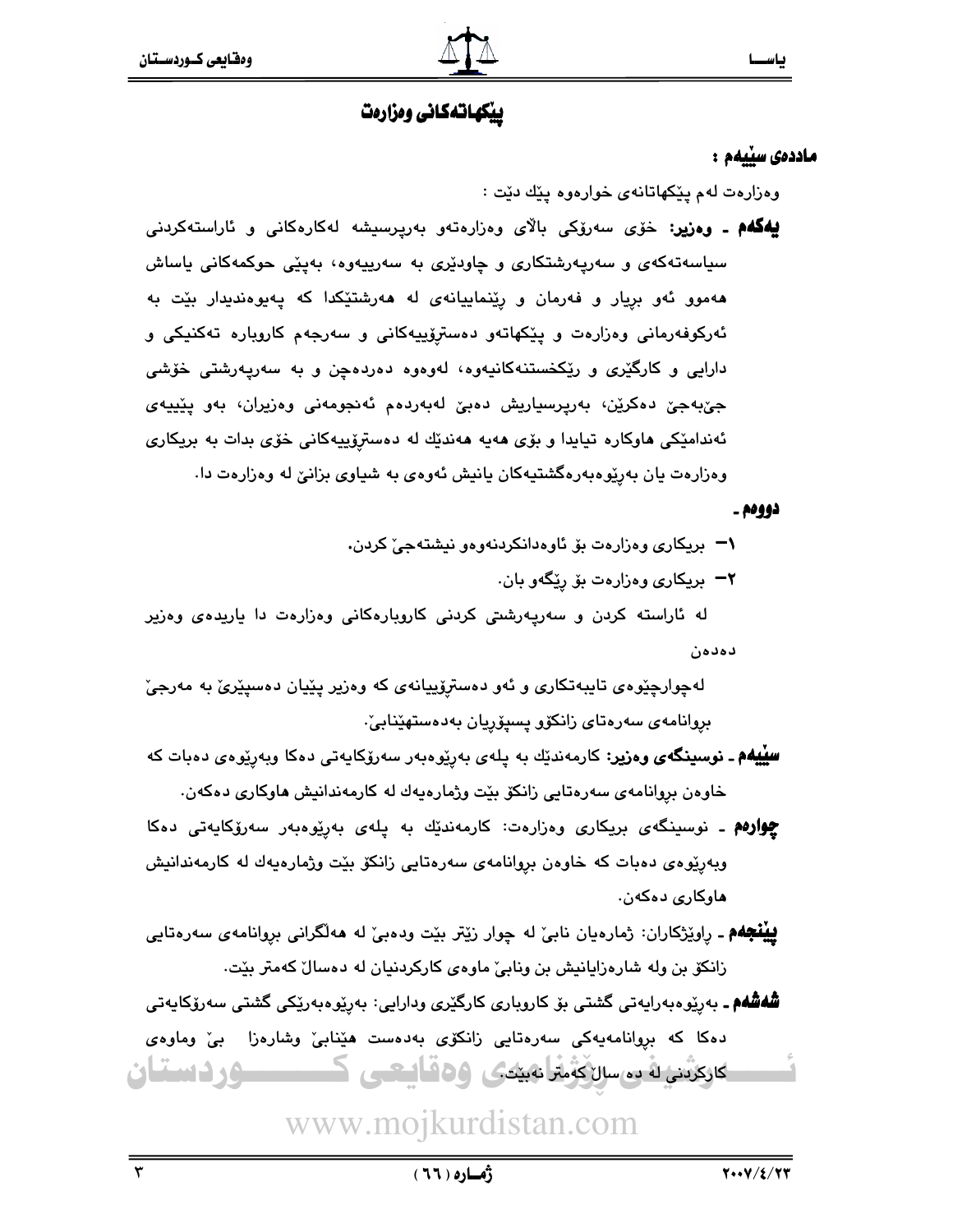- **حەوتـُەم** ـ بەرپوەبەرايەتى گشتى كاروبارى تەكنىكى: بەرپوەبەرپكى گشتى سەرۆكايەتى دەكا كە بروانامهی سهرهتایی زانکوی به دهست هینابی وشارهزابی وماوهی کارکردنی له ده سال كەمتر نەىٽت.
- **هەشتەم ـ** بەرێوەبەرايەتى گشتى رێگەوبان و ئاوەدانكردنەوە و نيشتەجىّ كردن لە پارێزگاكانى ھەرێم دا ھەريەكەيان بەرێوەبەرێكى گشتى سەرۆكايەتى دەكا وبەرێوەى دەبات كە بروانامەي يسيۆرى سەرەتاي زانكۆي بەدەست ھێنابىؒ و شارەزاش بىؒ و سەريەرشتى جيّ بهجيّ کردني پرِۆژەکاني نيشتهجيّ کردن وخانووبهره و رِڀّگهوبانهکان دەکا له پارێزگادا و بهرێوهبهراپهتپهکانی رێگەوبان و ئاوەدانکردنهوه و نیشتهجیٚ کردن له سنوری مەر يارێزگايەك لەو يارێزگايانەش يێوە دەبەسترێتەوە٠

#### ماددەي چوارەم :

**ليهگهم ـ** وهزارهتێك ئەنجومەنێكى راوێژكارى دەبى كە يێك دێت لە:¬

- ٠١ و هزير / پهسهرۆك.
- ۲. بریکاری وەزیر/ بەئەندام لەکاتی دیار نەبوونی وەزیر سەرۆکايەتی ئەنجومەن دەکا.
	- ۰۳ راوێژکارانی وهزارهت/ ئەندامن.
	- ٤. بەرێوەبەرە گشتيەكانى وەزارەت/ ئەندامن.
- ۰۵مهرشارهزایهکی پسپور له ناوهوهی وهزارهت ودهرهوهیدا وهزیر به شایستهی بزانیّ دايد مني`.

**دووم ـ** ئەنجومەن يێشكەشكردنى راوێژكارى و راسپاردەكانى بۆ وەزير دەگرێتە ئەستۆ ئەگەر پهسندي کرد ئهوا دهبێته برياري وهزاري.

### ماددەى يېنجەم :

**لِيُهگَهُم ـ** به پێرِهو ئهرك وفرمان و تايبهتكاري و پێكهاتهكاني وهزارهت ديار دهكرێن. **دوومم ـ** وهزیر بۆی هەیە بە پێی پێداویستیەکانی کارەکەی لە کاتی پێویست هەر بەرێوەبەرایەتیەك يان بەش يان ھۆبەك بكاتەوە يان يەكيانبخات يان ھەلّيانوەشێنێتەوە.

#### ماددەى شەشەم :

وەزیر بۆی ھەپە گرێبەست لەگەل كەسانى سروشتى وياسايى لە شارەزايانى يسيۆر لە ناوهوهي هەرێم يان له دەرەوەيدا بۆ ئەنجام دانى ئەو ئەرك وفەرمانانەي كە يێيان دەسيێردرێ بۆ ئەر مارەپەي كە بە گونجاوى دادەنى بېەستى، ئەرىش لە پىنار بە دىھىدانى ئامانجەكانى رەزارەت)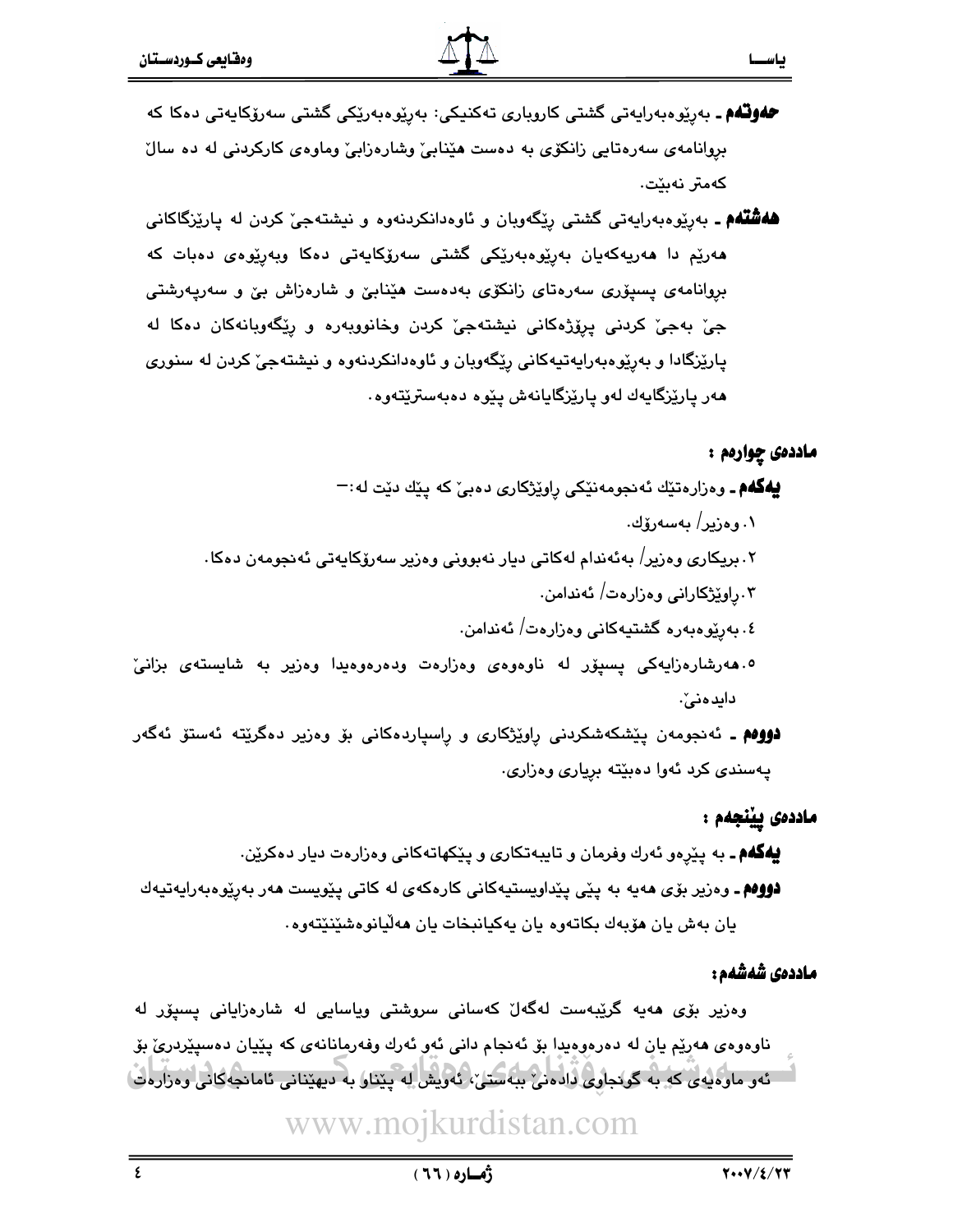دا، ودوای وەرگرتنى رەزامەندى سەرۆكايەتى ئەنجومەنى وەزيران ماف ويابەنديەكانيان لە لايەن وهزيرهوه ديار دهكرێن.

#### ماددەى حەوتەم :

پاسای ژماره (۲۰)ی سالّی ۲۰۰٤ پاسای وهزارهتی ناوهدانکردنهوهو نیشتهجیّ کردن که له ئەنجومەنى نيشتمانى كوردستان – عيراق دەرچووە وياساى ئەنجومەنى وەزيران ژمارە ٢٤٢ لە ١٩٩٩/٩/٤ کهله ئیدارهی سلێمانیهوه دهرچووه ههلّاهوهشێتهوهو ئهم یاسایه جێگهیان دەگرێتەوە.

#### ماددەى ھەشتەم:

وەزير بۆي ھەپە رێنماگەڵێكى دەربكات بۆ ئاسانكارى جێبەجى٘ كردنى حوكمەكانى ئەم ياساپە

### ماددەى ئۆىمە:

كار به هيچ دەقێك ناكرێت لەگەلٚ حوكمەكانى ئەم ياسايەدا ناكۆك بێت.

### ماددەى دەيەم :

لەسەر ئەنجومەنى وەزيران ولايەنە يەيوەندېدارەكانە حوكمەكانى ئەم ياسايە جێبەجىٚ بكەن.

### ماددەى يازدەيەم :

ئهم ياسايه هەر له رۆژى دەرچواندنيەوە جێبەجىٚ دەكرىٰ وله رۆژنامەي فـەرمى (**وەقسائقى كوردستان**) بلأودهكريتەوه .

# مسعود بارزاني سەرۆكى ھەربمى كوردستان ــ عيراق

هـــــهولند ۷ / مەفراندار / ۲۷۰٦ ي كوردى .  $\cdot$ ۲۰۰٦/ ۱۲ /۲۰۰٦ ی زایستی ٨ / ذو الحجة / ١٤٢٧ ي كۆچى.

# · هۆكارەكانى دانانى ئەم ياسايە —

بۆ ئەوەي باشترين خزمەت يێشكەش بكرێت بۆ ئاوەدانكردنەوەي ھەرێم، لەبوارەكانى نيشتەجىٚ کردن و بینایهو رێگاوبان و پرد و تونێل و فرۆکهخانه و هێلی شهمهندهفهرداو، به ئامـانجی زۆرکردنـی بەرھەم و زیادکردنی یێزی بەرھەمھێنان و بەرزکردنەوەی ئاستی کارامـەیی و وەدىھێنـانی یربەیێـستی بهكارخستن (الاستخدام الامثل) له داهاتي ئابووري و بهشهريداو، بِقِ ئَهوهش كه ئهلُقه نايِيْويستهكاني َ نَيْوان وەزارەتْ و يێػّھاتەكانى لەرھارگرتنى برياردا لابلاين و؟ يلانبى كار دابنىرى و چاودىرى بكىرى، بۆيە، ئەم ياسايە دانرا. www.mojkurdistan.com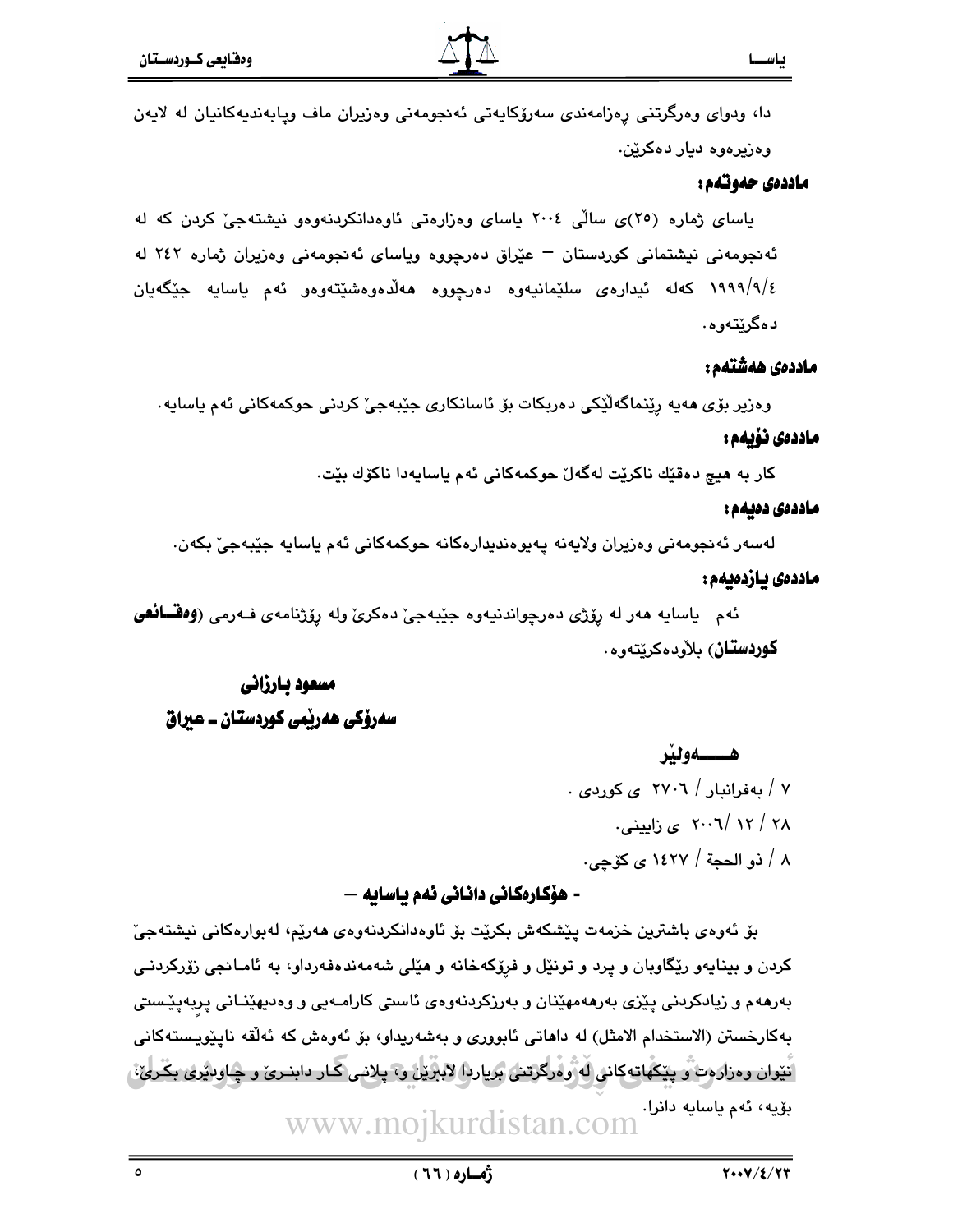# بهناوی خوای به خشندهو میهرهبان

هەربمي كوردستاني عيراق سەرۆكايەتى ھەرپم سەرۆك

# بریاری ژماره (۱) ساٽي ۲۰۰۷ باسای ومزارهتی گهشت وگوزاری ههریمی کوردستان ــ عیراق

به پێی ئەو دەسەلاتەی لە برگەی (۱) ی ماددەی (۱۰) ی (پاسای سەرۆکاپەتی ھەرێمی کوردستان – عێراق)ی ژماره (۱)ی سالّی ۲۰۰۵ پیّمان دراوهو، به پالیشتی ئهو پاساکارییهی ئهنجومهنی نیشتمانی کوردستان – عیّراق له دانیشتنی ژماره (٢٤)ی رۆژی (٢٧/١٢/٢٧) ی خوّیدا كردويەتى بريارماندا بە بەركرىنى:

# **یاسای ژماره ( ۲۰ )ی سائی / ۲۰۰۲** یاسای وهزارهتی گەشت وگوزاری هەرپمی کوردستان ــ عیراق

ماددەى بەكەم :

مەبەست لەم زاراوانەي خوارەوە، ماناكانى بەرامبەريانە لەم ياسايەدا: **يەگەم: مەرێم : م**ەرێمى كوردستان<sup>ــ</sup> عێراق . دووهم:وهزارهت : وهزارهتي گهشت وگوزاري ههريم. **سِيْيهُم: وەزير :** وەزيرى گەشت و گوزارى ھەرێم. چوارهم: بریکاری وهزارهت : بریکاری وهزارهتی گهشت وگوزار. **پینجهم: ئەدجومەن:** ئەدجومەنى راوێژكاریى وەزارەتى گەشت وگوزار. **شُهشُهُم: مەبەستى گەشت و گوزارى:** مەبەست لە حەوانە( الراحە) و بووژانـەوە( الاسـتجمام) و وهرزش و مهلـهواني و رابـواردن و راوكـردن و بينـيني هـهواري ميّـژوويي وئاسـهوارو ديمەنى سروشتى و پارك و سەپرانگا و كرينى پێداويستى شەخسى و چـالاكيى دېكيەي .<br>خەمرەوين و ھەر مەبەستىكى دىكە كە گەشتياران رابكىشى. www.mojkurdistan.com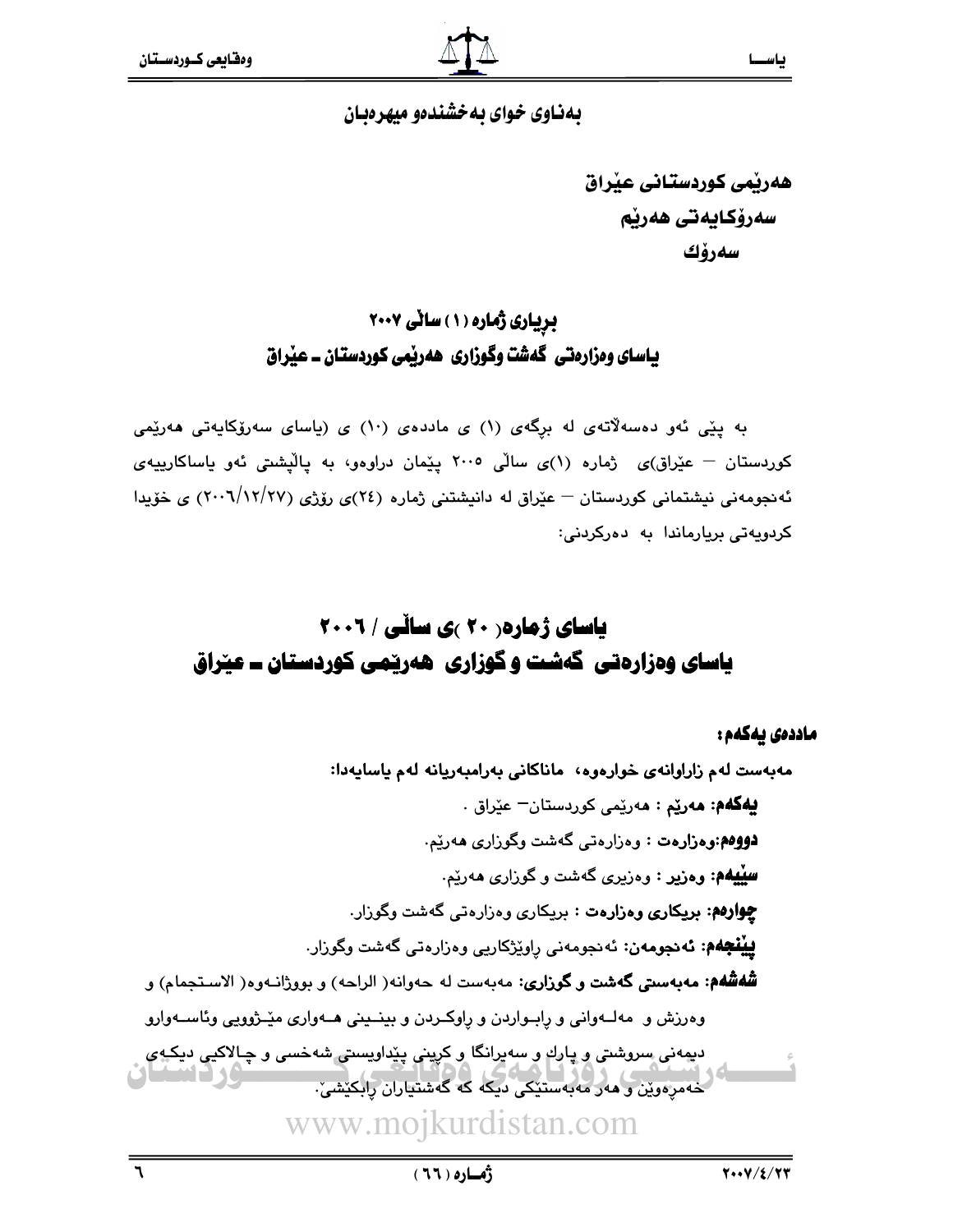**حفوتهم**: جێگەی گەشت و گوزار: ھەر جێگەيەكە، مەبەسىتى گەشىت وگـوزارى تێدا بـەجىٚ بـىٚ وهك ئۆتێل و خواردنگه و گازينۆ و شوێنى بووژانەوه (المنتجعات) و خێوەتگاو شوێنى دیکهی بۆ مەبەسىتى گەشت و گوزار ئامادە كرابىْ

**ههشتهم**: ناوچهی گهشت و گـوزار: **م**ـهر ناوچـهیهك دهگرێتـهوه كـه بـۆ چـالاكى گهشـت وگـوزار لەباربىّ و مەبەسىتى گەشت وگوزاريى بۆ فەراھەم كرابـىّ يـان بـۆ گەشىت وگـوزار لــەبار بێۣت.

- ئەرك وفرمانەكانى وەزارەت —

### ماددەى دووەم :

 $\mathbf{r}$ 

ياســ

وهزارهت ئەركى پلاندانان و بەدواداچوونى بزووتنەوەي گەشت وگوزارى ناوچەكانى ھاوينە ههوار له چوارچێوهۍ پلانی گشتی گهشت وگوزار له ههرێم دا جیّ بهجیّ دهکات و ئهم رِپّگایانهی خوارەوە بۆ بەديھێنانى ئامانجەكانى دەگرێتەبەر:¬

- **لِيُهگُمُم:**بەھاوئاھەنگى كردن لەگەلْ لايەنە پەيوەندىدارەكاندا ووزەى گەشت وگوزارو سەرچاوە سروشتیهکان و ناوچه ئاسەواری و مێژوویی و مەزارگەی ئايینی وەبەردێنی بەجۆرێکی وا که خزمهتی مهبهستی گهشت وگوزاری بکهن و پهرهیان پیّ بدریؒ
- **دووهم: م**اندانی بنیات نانی شارو کۆمەلگای گەشت و گوزاری و جێگای بووژانەوه و ئۆتێل و خانووي گەشت و گوزارى.
- **سییهم:** دروستکردن و بهکریدان و بهکریگرتنی خواردنگه و گازینو و چایخانه و جیکای رِابواردن و سەيرانگا و مەلەوانگەى دەستكرد و سروشتى وشوێنى بەفرەخليسكىٚ و ھى دى.
- **چِوارهم: م**اوکاری کردن لهگهلٌ سەندیکا و رێِکخراوه پیشەیی و جەماوەرییەکان و بەپێی توانا پەخساندنى ھەموو جۆرە ئاسانكارى يەك بۆيان لە پێناوى خولقاندنى بزووتنەوەيەكى بەرفراوانى گەشت و گوزارى.
- **پِیْنْجَهُم:** ڕەزامەندىي دەربرِين لەسەر پێدانى مۆڵەت بە كۆمپانیاو نووسىينگەو بریكارەكانى سەفەرو گەشت و گوزارى ناوخۆو ھاندانى سەفەرى گەشت و گوزارى.
- **شُهشُهم**: پێشکهش کردنی خزمهتگوزاریی پێویستی پاره گۆرپنەوه لەناوچەو دەزگا گەشت و گوزارییهکاندا بههاوئاهەنگی و رِی٘ککەوتن لەگەلْ لایەنە پەيوەندیدارەکاندا.

کے استعمال کردہ و میدا و تعملہ ش و ورکرتنی پہرامہ ندیے سہ روکان کے شہر معنی وہ زیرانی پیدا ہوئے۔<br>استعمال کارولو میدا و تعملہ ش وفرگرتنی پہرامہ ندیے سہ روکانیہ تی تہ نجومہ نی وہ زیرانی پیدا ہوئے۔ **حمونهم**: رێڮکەوتن لەگەل دەستەو كۆمپانيا و تاكەتاكەى خەلكيشدا لەناوەوەى ھەرێم و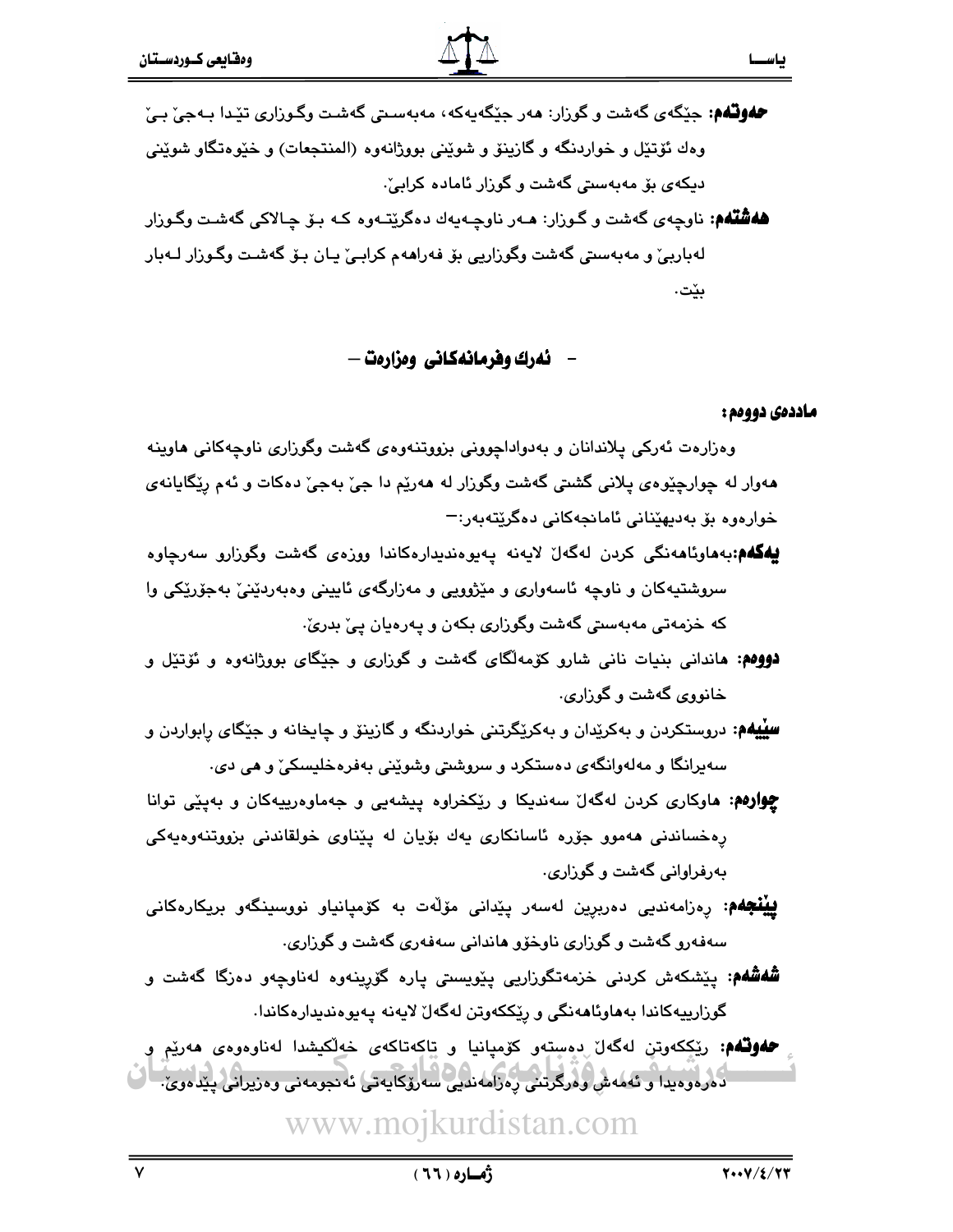- **ههشتهم: م**اوئامەنگی کردن لەگەل وەزارەتەکان و لايەنى پەيوەندىدار لە بوارەکانى گەشت و گوراری دا.
- **نوْلِیـــهم: م**اوکاری و ماوئامەنگی کردن لەگەل دەستەی وەبەرمێنان لە مەرێم دا بۆ راکێشانی وەبەرھێنەر بۆ ناو ھەرێم لە چوارچێوەی پلان و ئەو ياسايانەی بۆ ئەم مەبەستە دەرچووێنراون.

**ييكهاتهى ومزارهت —** 

#### ماددەى سۆبەم :

- يهگهم: وهزارهت لهم يێکهاتانهي خوارهوه يێکدێت:ـ
- آ= وەزير: سـﻪرۆكى بـالاو بەريرسـى ئيـشوكارى ئاراسـتەكردنى سياسـەتى وەزارەتەكەيـە و سهرپهرشتي و چاودێرییان دهکات و ههموو بریارو فهرمان و رێنماییهکیش کـه پهیوهنـدی به ئەرك وفرمـان ويـێكهاتـەو دەسـتەلات وكاروبـارى ديكـەى ھونـەرى ودارايـى و كـارگێرى ورٽِکخستني وهزارهتهکهوه ههٻي، بهيٽي حوکمهکاني ئهم ياسايه له وهزيرهوه دهردهچن وخۆی سەرپەرشىتيان دەكـات و بەرپرسيىشە لـە بـەردەم ئەنجومـەنى وەزيرانـدا، چـونكە خۆي ئەندامێكى ھاوكارى ئەنجومەنەكەپەو بىۆي ھەپ ھەنىدى لـە دەسـتەلاتەكانى خىۆي بدات به بریکاری وهزارهتهکهی یان به بهریوهبهرهگشتییهکان یاخود بهههر فهرمانبهریکی وهزارهتهکهی که خوی بهشیاوی بزانی .
- ب<sup>—</sup> ب**ريکاري وهزارهت**: لهچوارچێوهي ئهو دهستهلاتانهي که پێې دهسپێردرێ لهئاراستهکردن و سەريەرشىتى كردىنى كاروبىارى وەزارەتەكـەدا، ياريـدەي وەزيـر دەدات و مەرجيـشە بروانامەي بەرايى زانكۆي ھەبىْ.
- ج<sup>—</sup> نووسىينگەي وەزيىر: فەرمانبـەرێك بەيلـەي بەرێوەبـەر بـەرێوەي دەبـات كـە بروانامـەي بەرايى زانكۆي ھەبێت و ژمارەيەك لە فەرمانبەريش ياريدەي دەدەن.
- **د− نووسىينگەى بريكارى وەزارەت**: فەرمانبـەرێك بەيلـەى بەرێوەبـەر بـەرێوەى دەبـات كـە بروانامەي بەرايى زانكۆى ھەبێت و ژمارەپەك لە فەرمانبەريش يارىدەي دەدەن.
- هـ<del>–</del> **راوێژکاران**: ژمارەيان له چوار راوێژکار زياتر نابي، مەرجيشە بروانامەي بەرايى زانکۆيـان ههبيؒ و خاوهن ئەزموون و كارامەيى بن.

**و<sup>—</sup> بەرێوەبەراپەتپى گشتپى كارگێرىي و دارايى**: بەرێوەبەرێكى گشىتى سـەرۆكاپەتى دەكـات اگک بروانامه ی به رایی زانکوی هه بی و خاوهن ئه زموون و پسپوریی بی . سرگ از اناساسا ان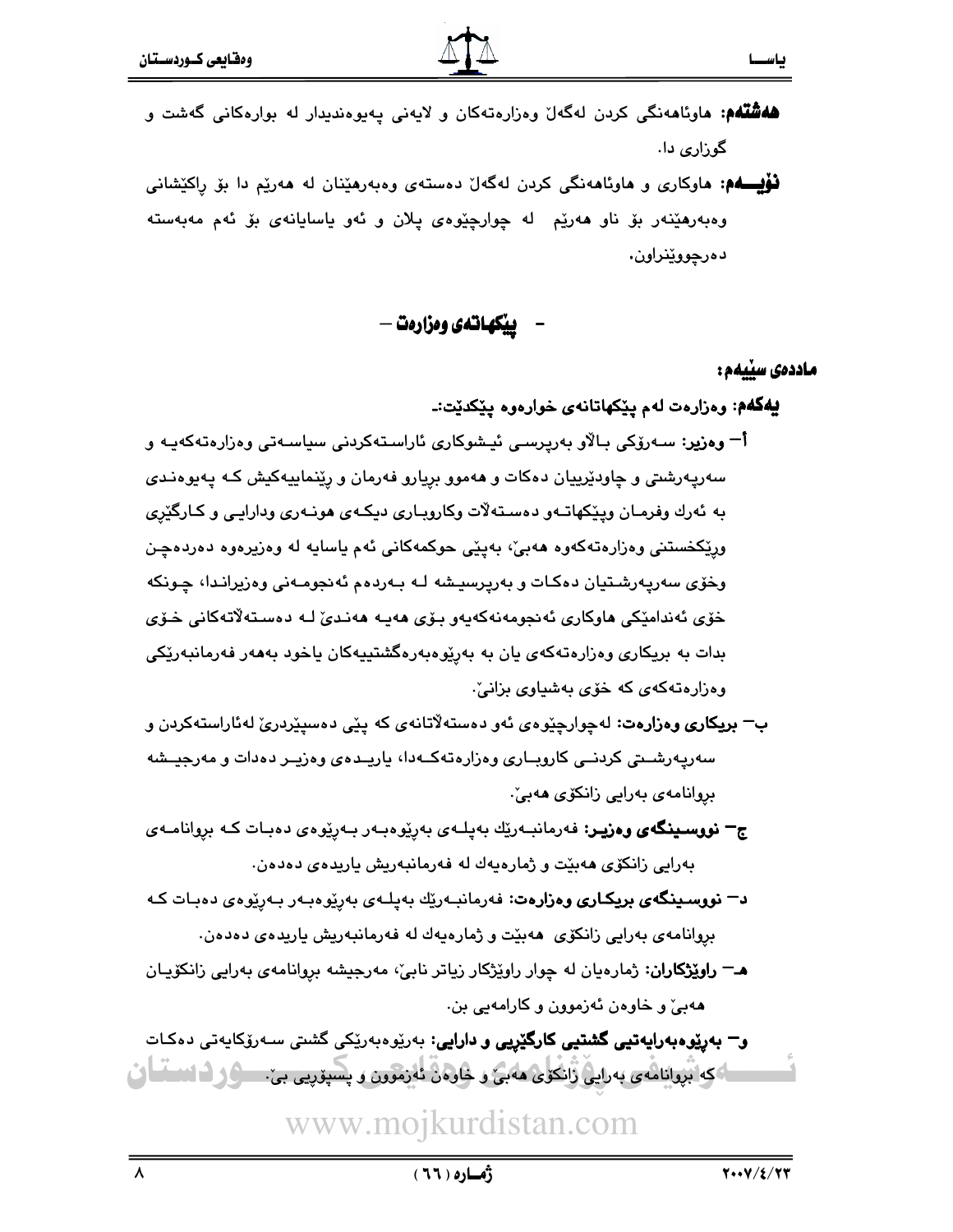- ز<del>–</del> **بەرێوەبەرايەتىيى گشتىيى شوێنەوارەكان**: بەرێوەبەرێِكى گشىتى خاوەن بروانامەي بـەرايى زانکۆ سەرۆکايەتى دەکات و بەرێوەي دەبات، بە مەرجێك خاوەن شارەزايى و پسىۆرىي بیّ·
- **دوومم:** لەمەر پارێزگايەك لە پارێزگاكـانى مـەرێم بەرێوەبەرايەتييـەكى گـشتى بـۆ گەشـت و گـوزار دادەمەزرىّ و بەرپورەبەريّكى گشىتى خاوەن بروانامەي بەرايى زانكۆ سەرۆكايەتى دەكـات و بەرێوەی دەبات بەمەرجێك خاوەن شارەزايى و پسىپۆرى بىّ لەو بوارەدا.

#### سٽيھم:

- أ− ئەنجومەنى راوێژكاريى وەزارەت پێكدێت لە:−
	- ۱= وهزیر: سەرۆكە
- ۲<del>–</del> ب**ریکاری وهزارهت**: ئەندامە و لەکاتی ئامادە نەبوونی وەزیـر سـەرۆکايەتى ئەنجومەنەكـە دەكات.
	- ۳ـ بەريوەبەرە گشتىيەكان : ئەندامن.
- **٤ـ راوێۣژکارو شارەزايان:** نابئ ژمارەيان لە سىٚ كەس زياتر بىٰ: ئەندامن. بەمـەرجێك خـاوەن بروانامەي بەرايى زانكۆ بن و شارەزايى و يسىۆرييان ھەبى،
	- ب ـ ئەنجومەن لەسەر داواكردنى وەزير و لە كاتى يێويستدا كۆ دەبێتەوە٠
- ج ـ ئەنجومەن راسپاردەكانى يێشكەش بە وەزير دەكات و ئەگـەر پەسـند كـرا شـێوەي برپـارى وهزاري وهردهگرئ.

### ماددەى چوارەم :

- **ليەگـــەم:** بــه پێرەوێِکــى تايبــەتى کاروتايبــەت مەنـدى پــەکانى پێکھاتــەى وەزارەت دەستنيــشان دهكرئ.
- **دووهم:** وەزیر بۆی مەيە مەريەك لەو بەرێوەبەرايەتيانە يان بەشەكان يان مۆيەكانى نێو يێكهاتـەي وەزارەت بــەيێى يێويــستى كارەكانيــان دامــەزرێنێ يــان لێكيــان بــدات يــان ھــەڵيان وەشێنێتەوە.

ماددەى يينجەم:

- **بیهگهم**: پاسای دهزگای گشتی گهشت و گوزاری ههریمی کوردستان ژمـاره(۳۹)ی سـالّی ۲۰۰٤ کـه له ئەنجومەنى نيشتمانيى كوردستان ـ عێراق دەرچووە ھەلّدەوەشێتەوە٠
- **دوومم**: مەمور ماف و ئيمتيازێکي دەزگاي گشتي گەشت و گوزار لـه مـەردوو ئيـدارەي سـلێمانى و مەولتر دەدرتن بە وەزارەتى گەشت و گوزار لە ھەرتمدا .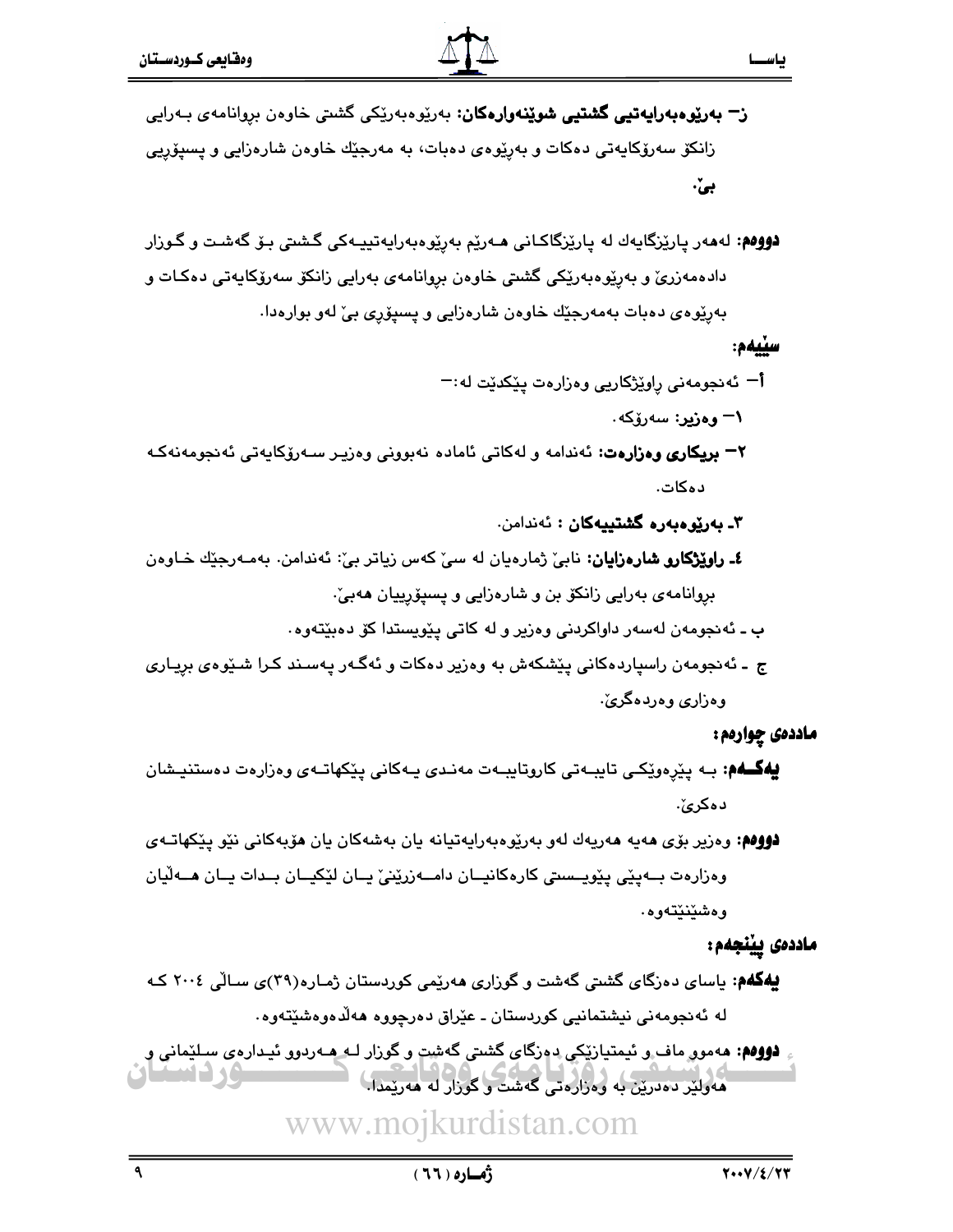### ماددەى شەشەم :

كار به هيچ دەقٽك ناكرىّ گەر لەگەلّ حوكمەكانى ئەم ياسايە ناكۆك بىّ:

### ماددهی حدوتدم :

وەزیر بۆ ی ھەيە رێنمايی پێویست بۆ ئاسانکاریی کردن لە جێبـەجیٚ کردنـی حوکمـەکانی ئـەم ياسايە دەربچوێنێ.

### ماددەى ھەشتەم :

يٽويسته ئەنجومەنى وەزيران ولايەنە يەيوەندارەكان حوكمەكانى ئەم ياسايە جێبەجێ بكەن.

### ماددەى نۆبەم :

ئهم ياسايه له رۆژى دەرچوونى كارى پـێ دەكـرێ و لـﻪ رۆژنامـﻪى فـﻪرمى ( وەقـائيعى كوردسـتان) ىلأودەكرێتەوە.

# مسعود بارزاني سەرۆكى ھەربىي كوردستان ــ عبراق

هــــــه و لخر ١٤/بەفرانبار/٢٧٠٦ ي كوردي ۲۰۰۷/۰۱/۰٤ ی زایینی ١٤/(ذو الحجة / ١٤٢٧ ي كۆچى

# ھۆكارەكانى دانانى ئەم باسايە

لهبهر ئهوهي ههريمي کوردستان ۔ عبراق سروشتێکي گهشت و گوزاريي لـه رووي هاوينههـهوار و شوێنی گهشت و گوزار و جێگهی ئاسهوار و مهزارگهی ئـابینی ههیـه و گهشـت و گـوزاریش گرنگیـهکی زۆرى ھەپە، چونكە سەرچاوەپەكى سەرەكى پە لە سەرچاوەكانى سامانى نېشتمانى و ھۆپەكى كاراپە بق ناساندنی کهلهیوور و شارهستانیهتی گهلی کوردستان به جیهان و له پیّنـاوی هانـدانی بزوتنــهوهی گهشت و گوزاری و راکێشانی گهشتیاران له رێگهی شوێنه گهشت و گوزاری یه تـازهو هاوچـهرخهکانی او بۆ دامەررائدىنى ۋەرارەتتىك لەرمەرتىدا بىق بەدىھتنانى ئەرك ۇ ئامادجەكانى و بىق رۇرىكردىنەوەي، پێکهاتهو دهستهلأتهکانی ئهم باسابه دورچوێثرا.<br>WWW.MOJKUI CHStaff.COMI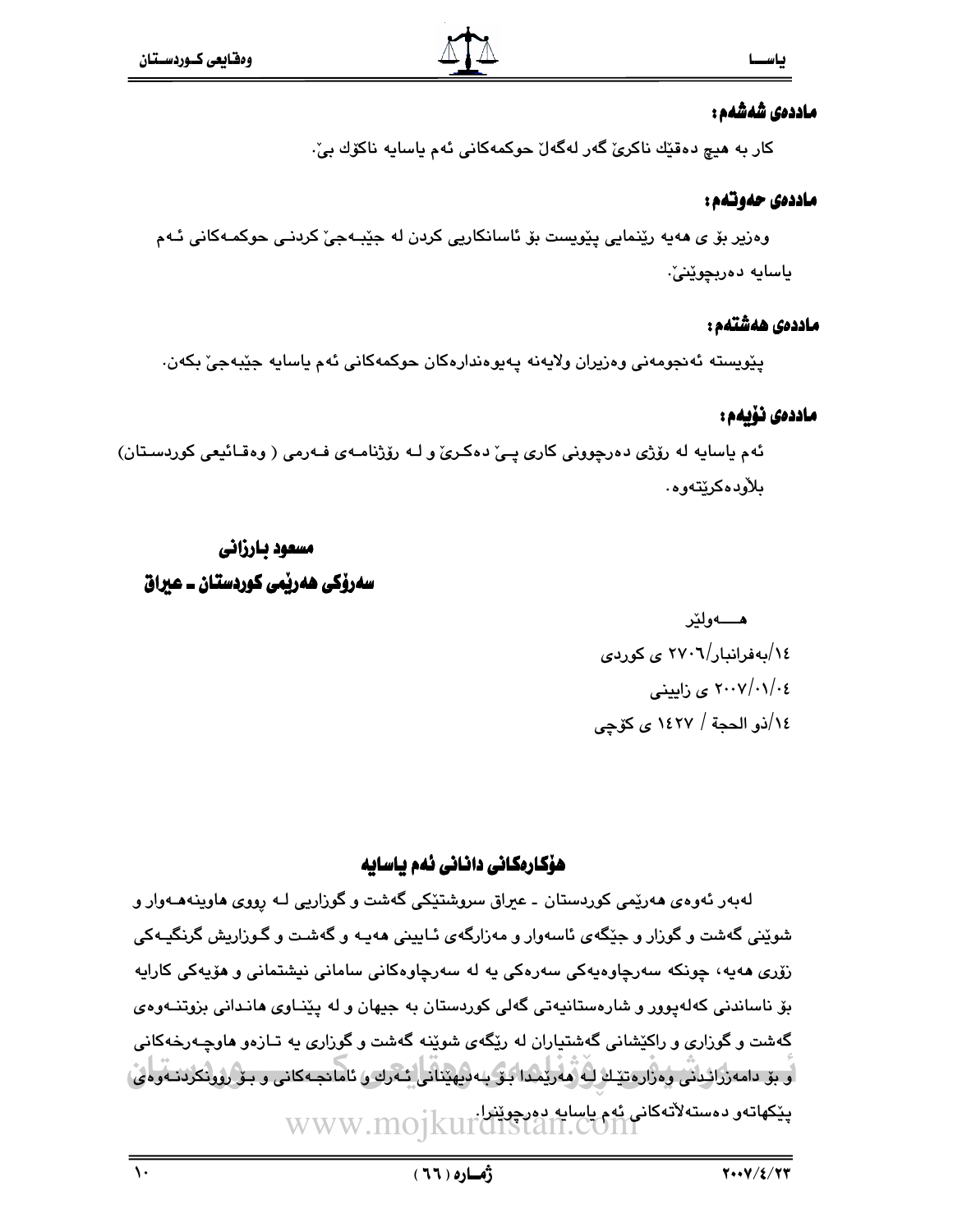# بهناوی خوای به خشندهو میهرهبان

هەربمي كوردستاني عبراق سەرۆكايەتى ھەرپم سەرۆك

بریاری ژماره ( ۲ ) ساٽی ۲۰۰۷ ياسای وهزارهتی کاروباری ناوچهکانی دهرهوهی ههريمي کوردستان ــ عبراق

به یێی ئەو دەسەلاتەی لە برگەی (۱) ی ماددەی (۱۰) ی (یاسای سەرۆکاپەتی ھەرێمی کوردستان – عیّراق)ی ژماره (۱)ی سالّی ۲۰۰۵ ییّمان دراوهو، به یالیّشتی ئهو یاساکارییهی ئەنجومەنى نیشتمانى كوردستان – عێراق لە دانیشتنى ژمارە (٢٤)ى رۆژى (٢٧/١٢/١٢) ى خۆيدا كردويەتى بريارماندا بە دەركردنى:

# یاسای ژماره ( ۱۹ )ی سالّی ۲۰۰۱ یاسای وهزارهتی کاروباری ناوچهکانی دهرهوهی هەريىمى كوردستان ــ عيراق

ماددهی پهکهم: مەبەست لەم زاراوانەي خوارەوە، ماناكانى بەرامبەريانە لەم ياسايەدا:

**بيهگهم: مەرێم : م**ەرێمى كوردستان<sup>—</sup> عێراق . **دووهم:وهزارهت :** وهزارهتي كاروباري ناوچهكاني دهرهووهي ههريم. **سِلِيههم: وەزیر :** وەزیری کاروباری ناوچەکانی دەرەوەی ھەرێم. **چوارهم: بریکاری وهزارهت :** بریکاری وهزارهتی کاروباری ناوچهکانی دهرهوهی ههریم . **پینجهم: ناوچه دابراوهکان له کوردستان: م**هموو ئهو ناوچانه دهگریِّتهوه که تووشی تواندنـهوهی نەتەوەيى و سياسەتى بەعـەرەب كـردن و رِاگـوێزانى بـەزۆرە ملـىٚ وگـۆرپىنى ناسـنامەي 

www.mojkurdistan.com

<u>ـوردستان</u>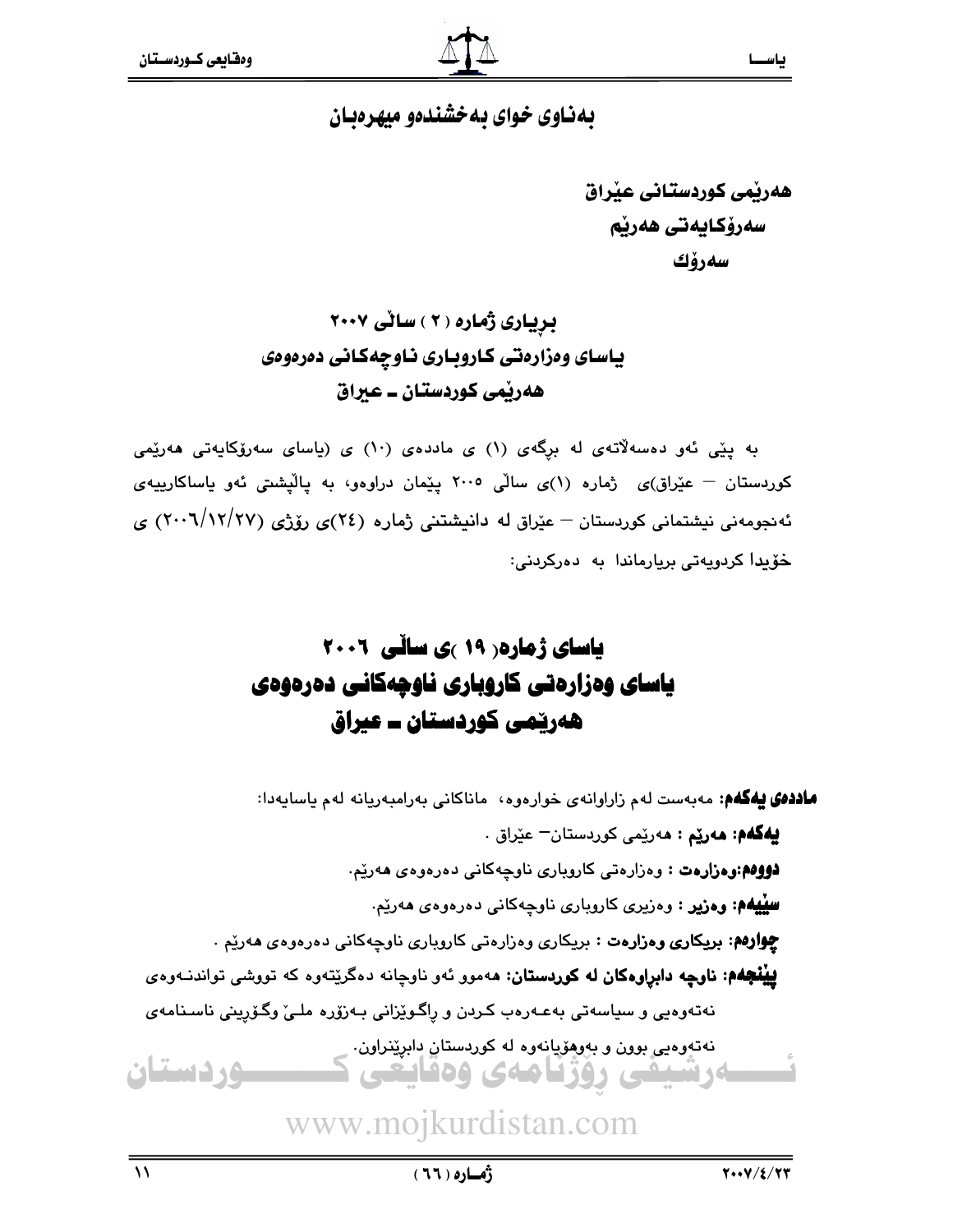# نهرك وفرمانهكاني ومزارهت

#### ماددەي دووەم :

وەزارەت ئەم ئەرك و فرمانانە دەگرێتە ئەستۆ:

- **پهگهم**: کارکردن له پێناوي دووباره بهستنهوهي ئهو ناوچانهي لهکوردستان دابرێنراون بـه هــهرێم لەرێگەی ماریکاری کردن لەگەل ٘حکومـەتی عێراقـی فیـدرال ٘ بـۆ پیـادەکردنی حوکمـەکانی مادده(۱٤۰)ی دهستووری فیدرال.
- **دووهم: م**اوئامەنگی کردن لەگەل دەستەلاتی فیدرالّی لەمەمور کارێکی پەيوەست بە دابـین کردنـی مافەكانى گەلى كوردستان بۆ نەخشە كێشانەوەي سنوورى كارگێرى ھەرێم.
- **سِلِيهُم: م**اوئامـهنگي وماريکـاري کـردن لهگـهلّ مهريّمـهکان و ئـهو ياريّزگايانـهي نهچـوونهته نێـو هەرێمەكانى ترى عێراقى فيدرال لەو بوارانەي ئەنجومەنى وەزيران دەستنيشانيان دەكات. **چوارهم: م**اندان ويەرەيێدانى يەيوەندىيە رۆشنبېريى وكۆمەلايەتيە گەشـە يێدراوەكان لـە نێـوان مەرێم و مەرێمەكانى ترو ئەو پارێزگايانەي نەچوونەتە پالٚ مەرێمەكان.

**يينْجُهُم:** رێڬۻٮٽن و بهدواداڇووني کاروباري کۆچ يې کراو و راگوێزراوهکان.

**شُهشُهم:** کارکردن و هاوکاری کردن لهگهلّ وهزارهتی یهیوهندیدار بۆ ئاوهدانکردنهوه ویهرهپیّدانی ناوچه دابريٽراوهکان لهھـهريم و بهدواداجـووني جيّبـهجيکردني پـروّژه خزمهتگوراريـهکان لەو ناوچانەدا.

يبْكهاتهى ومزارمت —

ماددەى سىيەم:

**لِيُهگُهُم: وەزير:** سەرۆكى بالاي وەزارەتەو بەرپرسە لـە بـەرێوەبردنى كارەكانيـدا و سەرپـەرشـىتى و چاودێری کردنی چالاکپیهکانی و لهوهوه ئـهو برپـارو فـهرمان و رێنماییانـه دهردهچـن کـه پەيوەنـدىيان بـﻪ ئەركـﻪكانى وەزارەت و پێكھاتـﻪكانى و دەسـتەلاّت و ھـﻪموو كاروبـارە هونەرى و كارگێريى و رێکوپێکى بەيێى حوکمـﻪکانى ياسـا ھەپـﻪو لەبـﻪردەم ئەنجومـﻪنى وهزیران بهرپرسه بهو ناوهی که ئهندامیکی هاوکاره لهو ئهنجومهنهدا.

**دووهم:بريكـــاري ومزارهت:** يارمــــهتي ومزيـــر دهدات لــــه ئاراســــتهكردني كاروبـــاري ومزارهت

وسەرپەرشتى كردنى كارەكانى لە چوارچێوەي ئەو دەستەلاتەي لەلايـەن وەزيـرەوە پێـي  $\frac{1}{2}$  ...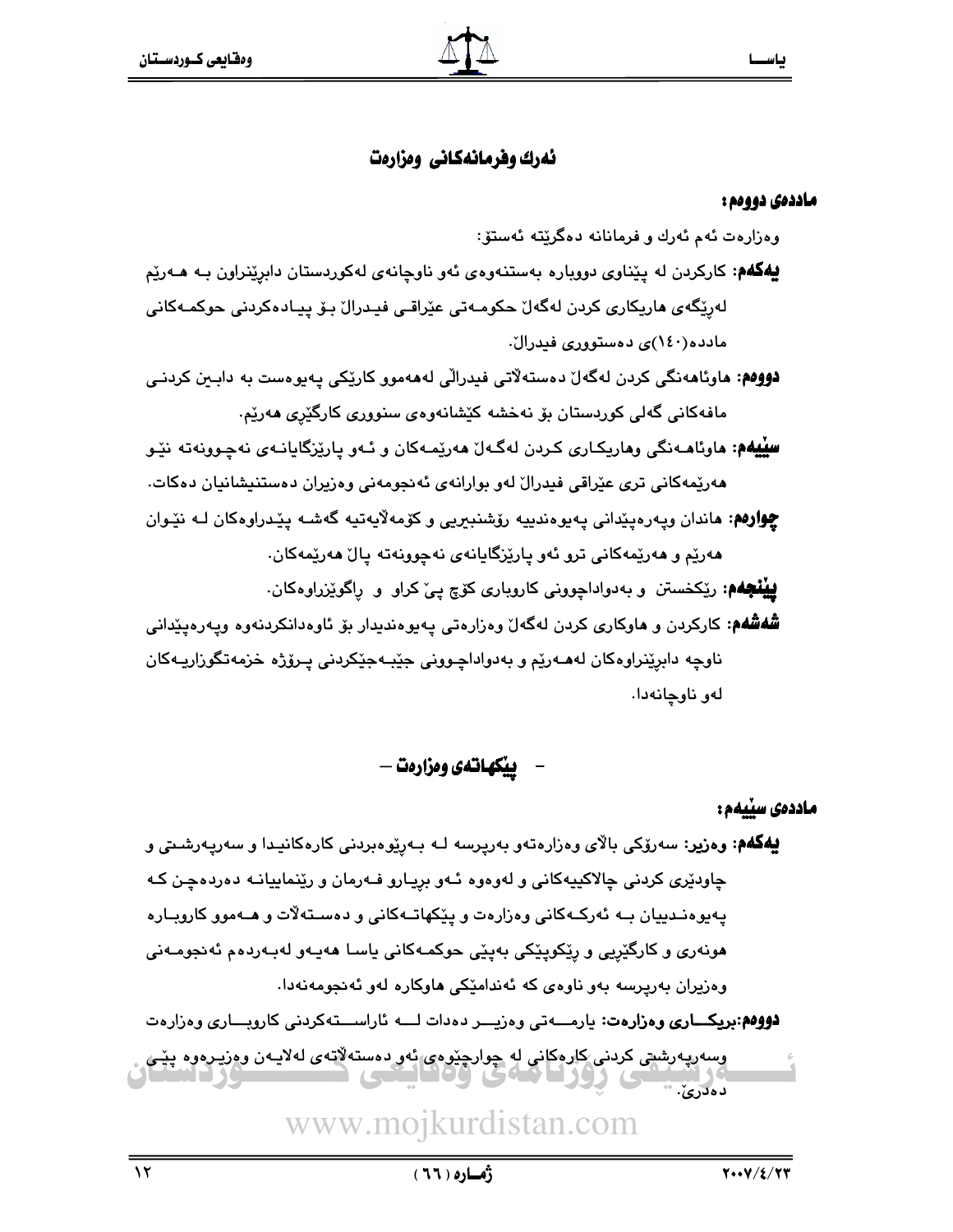**چوارەم: نووسىنگەي بريكارى وەزارەت: ن**ەرمانبەرێك سەرۆكايەتى دەكات بەيلەي بەرێوەبەر كە خاوهني بروانامهي بهرايي زانكۆ بێت و ژمارهيهك له فهرمانبهران ياريدهي دهدهن.

**بیبْنجهم: راوێِژکاران:** ژمارەیان له چوار راوێژکار زیاتر نابیؒ و دەبیؒ خاوەن بروانامەی بەرایی زانکوبن و شارهزایی و کارامهییان ههبیّ.

#### ماددهي چوارمم:

بياسيسيا

وەزارەت لەم بەرِێوەبەرايەتييە گشتييانە پێکدێت:

**بېفکهم**: بەرێوەبەرايەتى گشتيى كاروبارى كارگێرى و دارايى.

**دووهم**: بهرێوهبهرايهتي گشتيي کاروپاري دهرکراو و راگوێزراوان.

**سِیْیْمُم:** بەرێوەبەرايەتى گشتیى پەيوەندىيەكان و **م**اوئا**م**ەنگى·

**چوارهم**: بەرێوەبەرايەتى گشتى بۆ ناوچە دابرێنراوەكان لە ھەرێم.

### ماددەى يېنجەم :

**بيهگهم**: ئەرك و تايبەتمەندىي يێكهاتەكانى وەزارەت بە يێرەوێكى تايبەتى دەستنيشان دەكرێن.

**دوومم**: وەزیر بۆی مەيە بە يێى پێویستى کارى وەزارەت مەر يەك لە بەرێوەبەرايەتييەكان يان بەشەكان يان مۆپەكان دابمەزرێنىٚ يان لێكيان بدات يا ھەڵيان وەشێنێتەوە٠

**سِلْيهُم:** وەزیر بۆی مەيە رێنمايی يێویست بۆ جێبەجیٚ کردنی حوکمەکانی ئەم ياسايە دەربچوێنیٚ٠

### ماددەى شەشەم :

ئەنجومەنى وەزيران و لايەنە يەيوەندېدارەكان لەسەريانە حوكمەكانى ئەم ياسايە جىّ بەجىّ بكەن.

### ماددهی حدوتدم :

كار به هيچ دەقێك ناكرێ كە لەگەلٚ حوكمەكانى ئەم ياسايە ناكۆك بىٚ٠

### ماددەى ھەشتەم :

ئهم باسابه له رۆژى دەرچوواندنيەوە كارى بِيْدەكرىّ و له رۆژنامەي رەسمى (وەقائعى كوردستان) بلاو دەكرێتەوە.

# مسعود بارزاني

# سەرۆكى ھەربىي كوردستان ــ عيراق

هـــــه و لِنح ١٤/بەنرانبار/٢٧٧٦ ئ كردى ۆژنـا ھەي ۋەقايىعى ك **-9ردستان** ٢٠٠٧/٠١/٠٤ ى زايتنى ٧٤ / ١٤٢٧ ، ١٤٢٧ ى XWW.mojkurdistan.co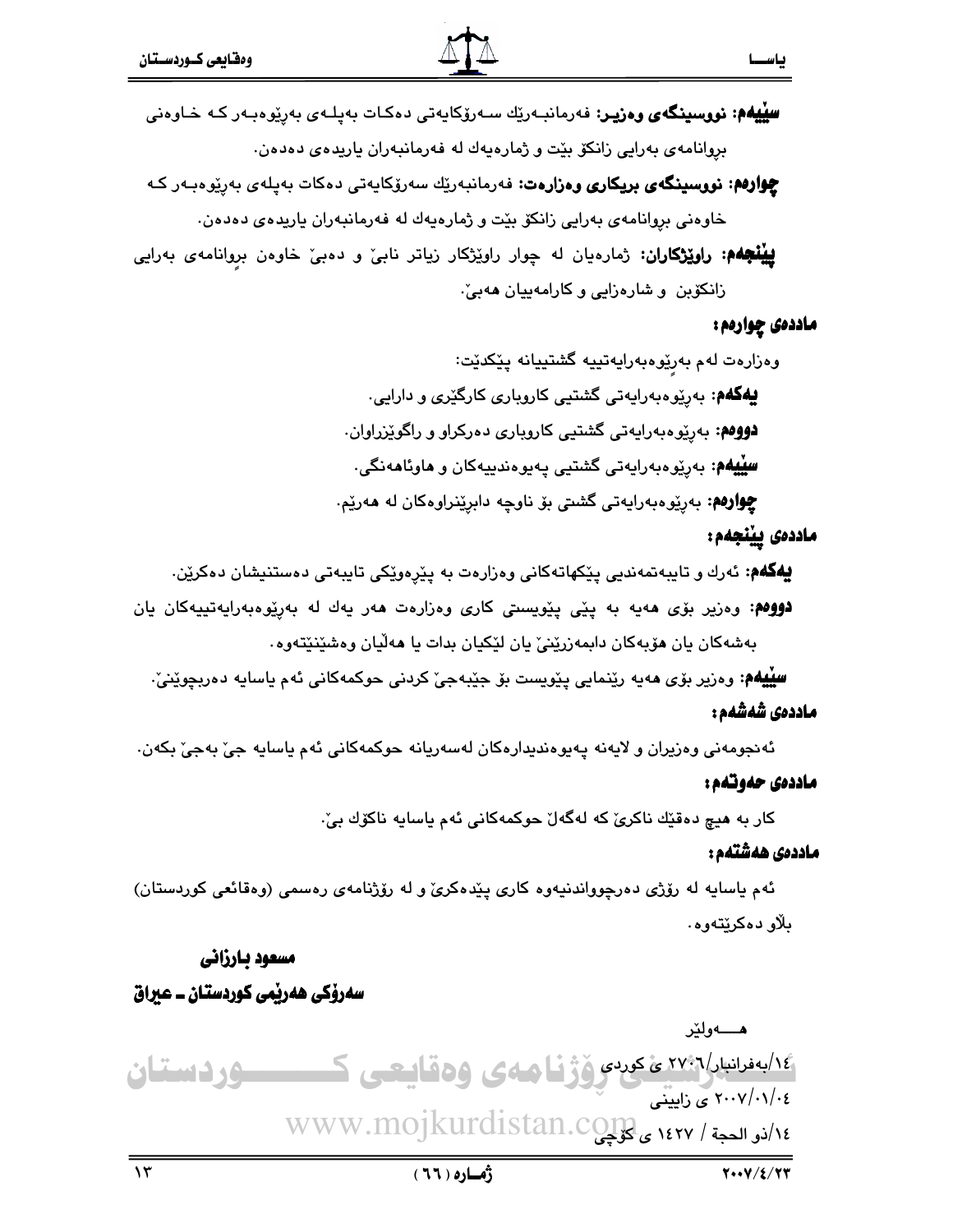# —هۆكارەكانى دانانى ئەم باسايە —

لهبهر ئهوهی رژێمی پێشوو گهلێك ناوچهی له سنووری كارگێرِیی كوردستان دابڕاندووه و بهبیٚ هيچ بنهمايەكى ياسايى پێناسەكەي گۆرپون و دەستوورى كۆمارى عێراقى فىدرالْيش چارەسەركردنى ئهم بابهتهی دهستهبهر کردووه و مافی گهلی کوردستانی بهسهر ئهو خاکه دابرِی٘نراوانهی دابین کردووه و ئەوەش وا يێويست دەكات دەستەلاتى جێبەجىٚ كردن لە حكومەتى فيدرالْ ھەموو ھەنگاوێكى يێويست بهاوێت بۆ جێبەجێکردنی يێويستيپەکانی ماددەی (١٤٠)له دەستووری فیدرالّی، چونکه ئەو بەرپرسپارىيەش كەوتۆتە ئەستۆى دەستەلاتى جێبەجێكردن كە لەماددەى ناوبراودا ھاتووە، وا دهخوازيّ بهتهواوي ئهم کاره جێبهجيّ بکات که (بهئاسايي کردنهوهي بارودوّخهکه و سهرژمێريي و به ریفراندۆم لەكەركوك و ناوچە دابرینراوەكانى دیكە كۆتايى بیْت)، بۆ دەستنیشان كردنى ويست و ئیراده یهاوولاتیانیان لهماوهیهکدا ئەوپەری رۆژی سی و یەکی مانگی کانوونی یەکەمی ۲۰۰۷ بیّت. لەبەر ئەوەي بەرنامەي حكومەتى فىدرال نەخشەي رِيْگاي چارەسەركردنى كێشەكانى پەيوەندىدار بهکاروباری ناوچهکانی دهرهوهی هەرێمی داناوه و بەمەبەسىتى دابین کردنی مافی هەرێمی کوردستان بهسهر خاکي خۆي و گهراندنهوهي ئهو ناوچه دابرپينراوانهي لهدهرهوهي ئهو سنوورهن، بۆيه ئهم ياسايه داندرا.

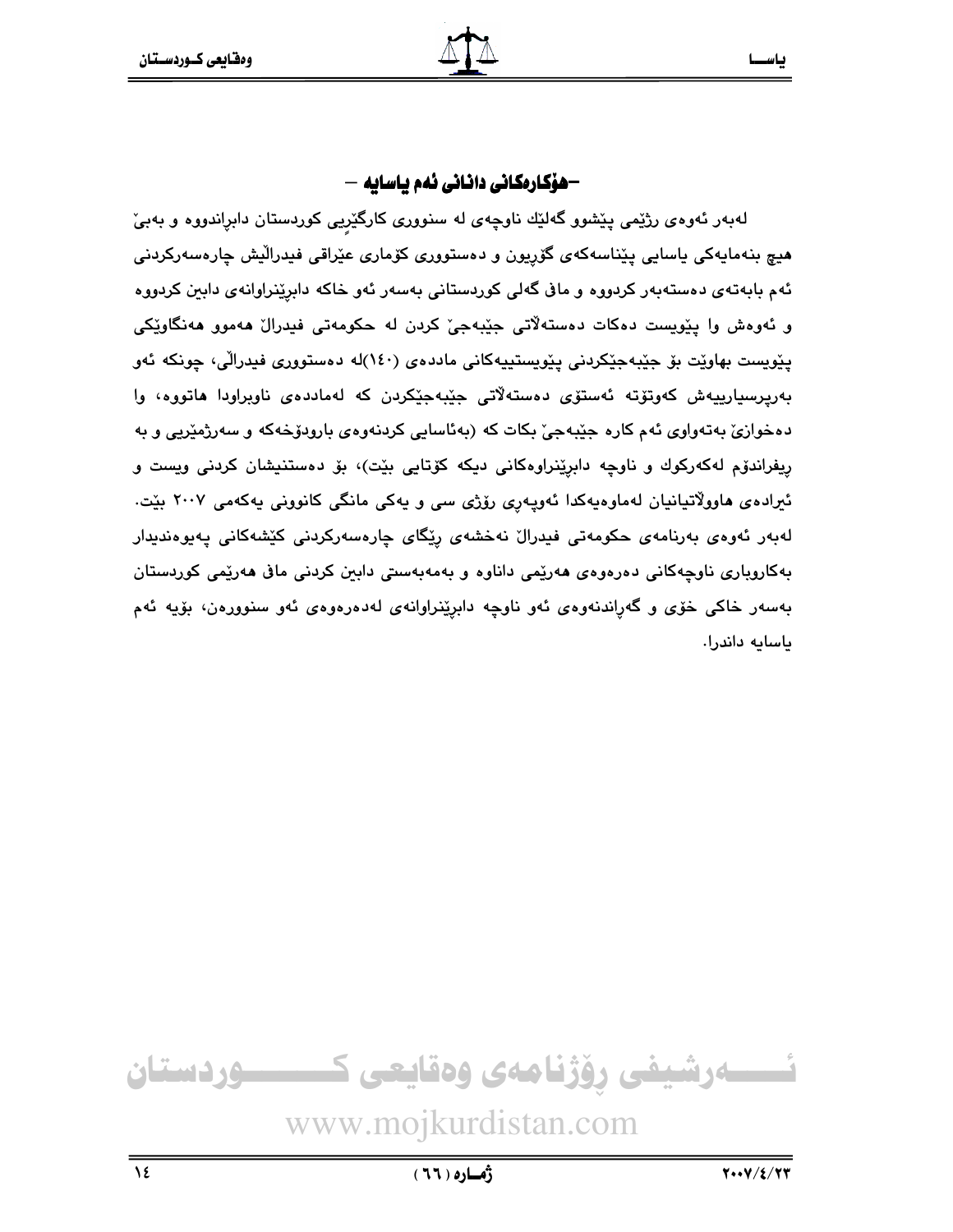وەزارەتى داد بەرێوەبەرايەتى دادى گشتى بەريوەبەرايەتى يەيوەندىيەكان  $577/7:919$ ريكەوت : ٢٠٠٧/٤/٣

بەيان

له بهر بهرژهوهندی گشتی و پالپشت بهو دهسهلاتهی به پییّ بگه (۲) له ماددهی (۷) له یاسای وهزارهتی داد ژماره (۱۲ی سالی ۱۹۹۲) ی ههموار کراو پیمان دراوه بریارمان دا به

﴿ کــردنــهوهى تــێبيـنهراپــهتـــى تــۆمارگــاى خـانــووپـهره لـــه شــارۆچــکــهى عـەربــەت ﴾.

> فاروق حميل صادق وەزيـــــــــرى داد

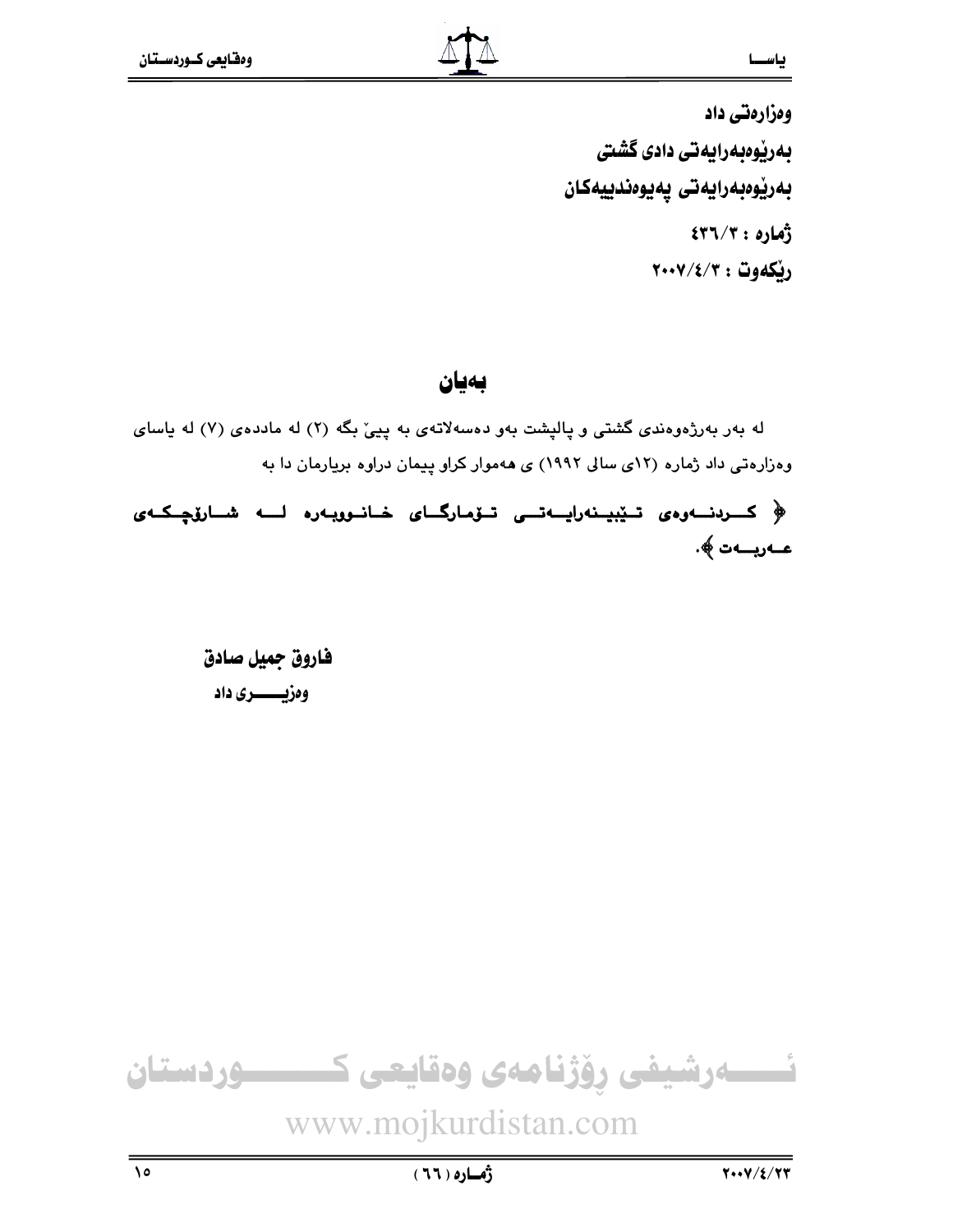وەزارەتى داد بەرێوەبەرايەتى دادى گشتى بەريوەبەرايەتى يەيوەندىيەكان زهاره: ٤٣٥/٣) ريكەوتى : ٢٠٠٧/٤/٣٠٢ )

بەيان

لهبهر بهرژهوهندی گشتی و پالیشت بهو دهسهلاتهی به پییّ برگه (۲) له ماددهی (۷) له یاسای وهزارهتی داد ژماره (۱۲ ی سالی ۱۹۹۲) ی ههموار کراو پیمان دراوه بریارمان دا به

﴿ كىرىنــەرەى تێبيــنەراپــەتـــى تــۆمــارگـاى خــانــووبــەرە لـــە شــارۆچــكــەى رايـــــەريـــــن ﴾.

فاروق جميل صسادق وەزيـــــــــرى داد

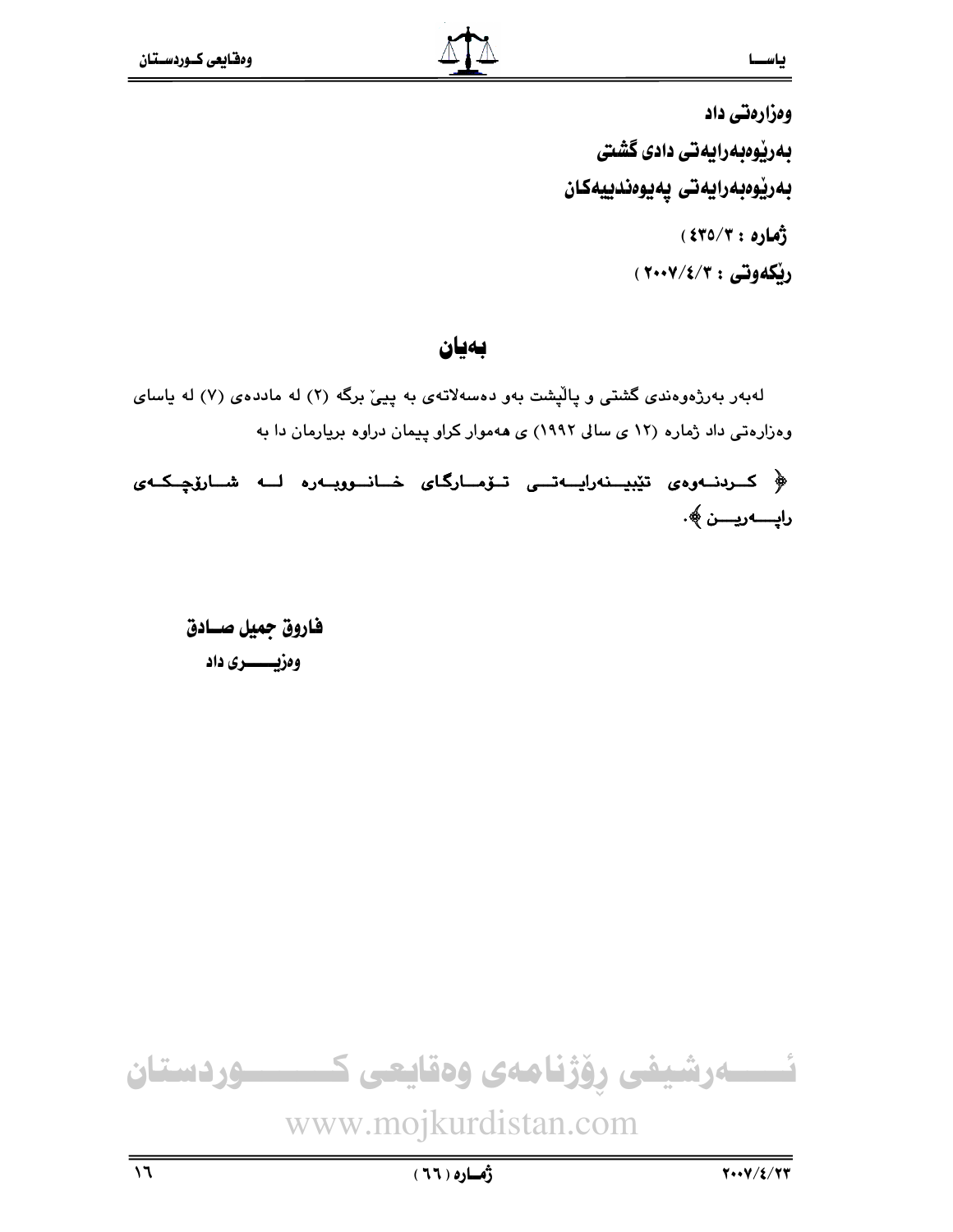ومزارمتي كشتوكال بەرپوەبەرايەتى گشتى ديوان بەرپوەبەرايەتى كاروبارى ياسايى أمساره: ٢٢٠٤/١ ريكەوتى : ٢٠٠٧/٤/٣

# ریْنَمایی ژَماره (۱) ی سانی ۲۰۰۷ تـابيدت به مۆلەتدانى بـاخى مێوه

# ﴿ ریِّنمایی بِوْ مؤلِّهتدانی باخ ﴾

بەمەبەستى ھاندانى جوتپارانى كوردستان و خاوەن زەوى كشتوكالى بۆ دروست كردنى باخ و پهرهیپدانی ئهم کهرته گرنگه له کشتوکال و پشت به بریاری ژماره (٦٠٤) ی سالی ۱۹۷۰ تایبهت به دابهشکردنی زهوی و گری بهست ، بریارمان دا به دهرکردنی ئهم رینمایانهی خوارهوه بوّ مۆلەت يےٚ دانى دروست كردنى باخى مێوە :

- ۰۱ پیویسته داواکاری پیشکهش بکریت به ریگای لقی رهزگهری و دارستان و پاوانی ناوچهکه، ئینجا بەرز بکرێتەوە بۆ بەرێوەبەراپەتى رەزگەرى ودارستان وپاوان لە پارێزگا كە دەست دەكرێت بە ھەنگاوەكانى مۆلەت دان.
- ۲. مۆلەت دان بە دروست كردنى باخ لە سەر زەوى مولك يان زەوى دەولەت دەبێت كە مافى بە کارهێنانی هاوولاتیانی لهسهره ، وه ئهگهر زهویهکی (مشاع) بوو له نێوان چهند جوتیارێکدا، ئەوا يێويستە رەزامەندى ھەموو ھاوبەشەكانى لە سەر ھەبێت. يان خاوەن داواكار گرئ بەستى پاسايى ھەبێت لە گەل فەرمانگەي پەيوەندار.
- ۳. مەرجە زەويەكە سەرچاوەي ئاوي ھەبێت ئەگەر مەبەست لە دروست كردنى باخى بەراو بێت.
- ٤. بۆ دانىي مۆلەتىي باخ يێويستە رەزامەندى زەوى وزار و فەرمانگەكانى شارەوانى و كارەبا و شوێنەوار وەربگرێت.
- ۰- له بهرێوهبهراییهتهکانی رهزگهری و دارستان و پاوان لیژنهیهك پێك دههێنرێت له چوار ئهندام ، دوانیان شارهزا له بواری رهزگهری و سیّ ههمیان پیپوهر بیّت و چوارهم نویندوی ئەۋالقە بېت كە باخەكە لە ناۋ سىورى دادەمەزرىت و سەرۆك لىۋنەش يېرىسىتە ئەندازيارى، کشتوکالی بنت. و هەر (٦) شەش مانگ چارتك ئەم لىژنەيە بگۆردرتت.<br>W W W . IIIO] KUITOISTAN. COIN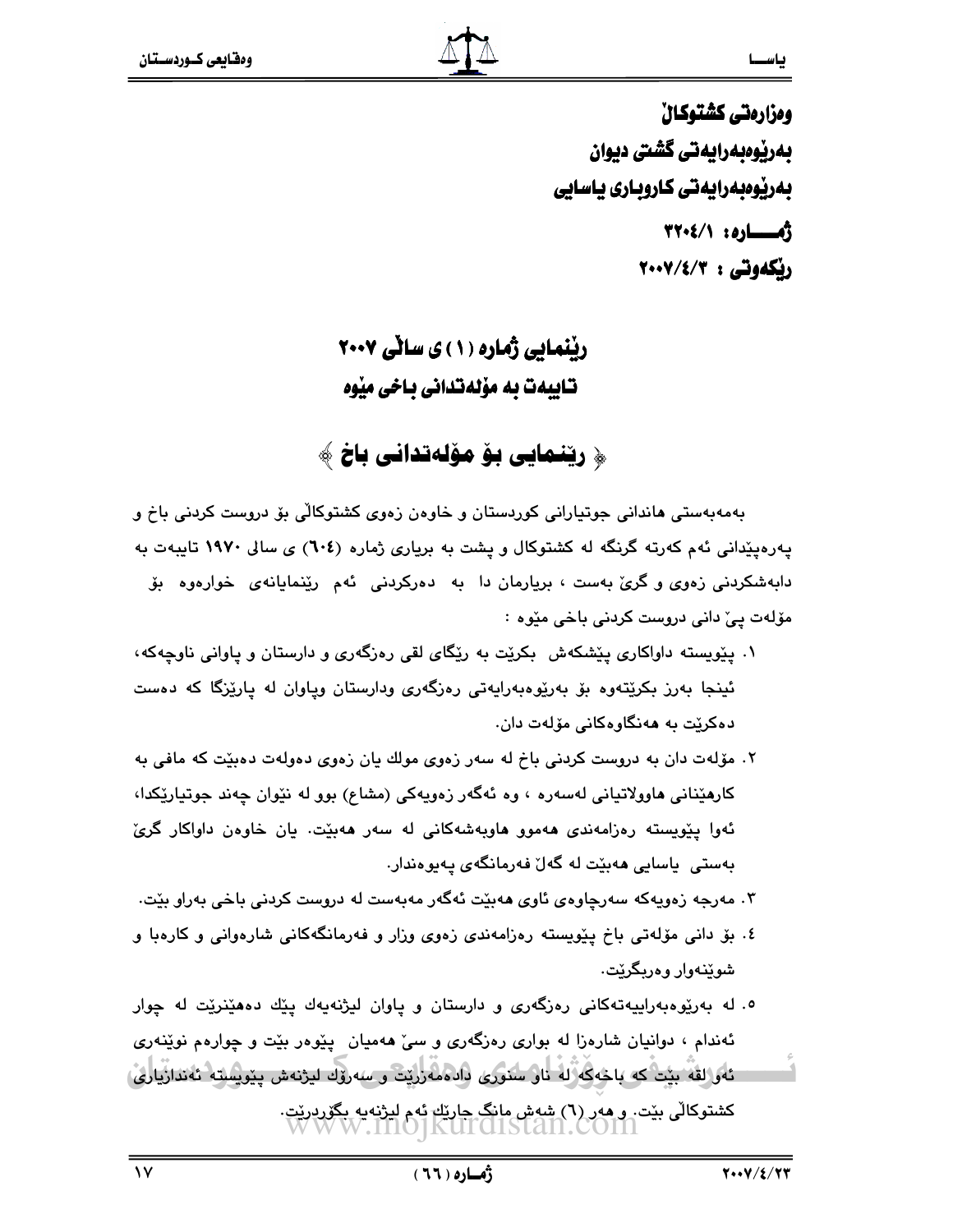٦. بۆ مۆلەت دان يێويستە ليژنەكە گشت كارى يێويست ئەنجام بدات وەك يشكنينى زەويەكە و وەرگرتنىي رەزامەندى فەرمانگەكانى شارەوانى و كارەبا و رێگاوبان و شوێنەوار وەربگرێت وههر کارێِکی تر که پێویست بێت٠ ۰۷ ئەم مۆلەتە سالانە نوێ دەكريتەوە. ۸. پێویسته داواکار پەيوەست بێت بەو رێنماييە ھونەريانەی لە فەرمانگەی پەيوەندارەوە دەردەچێت. ۹. مۆلەت دەدريّت بۆ دروست كردنى باخ بە مەرجِيّك زەويەكە لە (٥) دۆنم كەمتر نەبيّت. ۱۰.رەسىمى پشكنىنى زەوى وبەخشىنى مۆلەت و نوىٰ كردنەوەي، بە پىْ ي رێماييەكانى وەزارەتى دارايى حكومەتى ھەرێمى كوردستان دەبێت. ۱۱. داواکار گریؒ بهستی نویؒ یان (سند ملکیه) ی نویؒ پیشکهش بکات وه ئهگهر زهویهکه به برياري دابهش بوون بوو دهبيّ بريارهکه پهسند کرابێت. ۱۲. ریکخستنی نهخشهك بق باخهکه. ۱۳. ئەو چارچە زەويەي كە تەرخان دەكرێت شياو بێت بۆ ئەم مەبەستە. ۱٤. خزمهت کردنی باخ به شنیوهنیکی زانستی و ریّك به تایبهتی له رووی قهلاچۆکردنی مهگهز و نەخۆشى بۆ ئەوەي نەبېيتە سەرچاوەي بلابونەوەي نەخۆشى بۆ يارچە باخى تر. ۱۰. نابێت زەويەكە بە كار بێت جگە لە مەبەستى دروست كردنى باخ. ١٦.پێویسته سەریەرشتیکردنی باخ له لایەن ئەندازیاری کشتوکالّی بێت و بۆ ئەم مەبەستە رێنمایی به مەمامەنگی رێِکخراوەکانی ئەندازیارانی کشتوکالّی. ۱۷.بەرێوەبەرايەتى رەزگەرى و دارستان و ياوان لە يارێزگاكان ليژنەێك رێك بخات بۆ بە دواداچونەوەى باخەكان بە مەبەستى زانينى پابەند بونى ئەم باخانە بە رێنماييە فەرميەكانى لە دوا رۆژ. ۱۸.مەر سەريێچى كردنێك لە لايەن خاوەن باخ لەم مەرجانەي بۆي ديار كراوە ، مۆلەتەكەي لىٚ دەسێنرێت. ۱۹. کهلیشهی مۆلەت بەم شێوەی ماوپێچ دەبێت کەلەگەلٚ ئەم رێنماييانە ماتووە.

عبدالعزيز طيب وەزيـــــــرى كشتوكـــــــال ےرشیفی رؤژنامەی وەقايعی ك <u>سوردستان</u>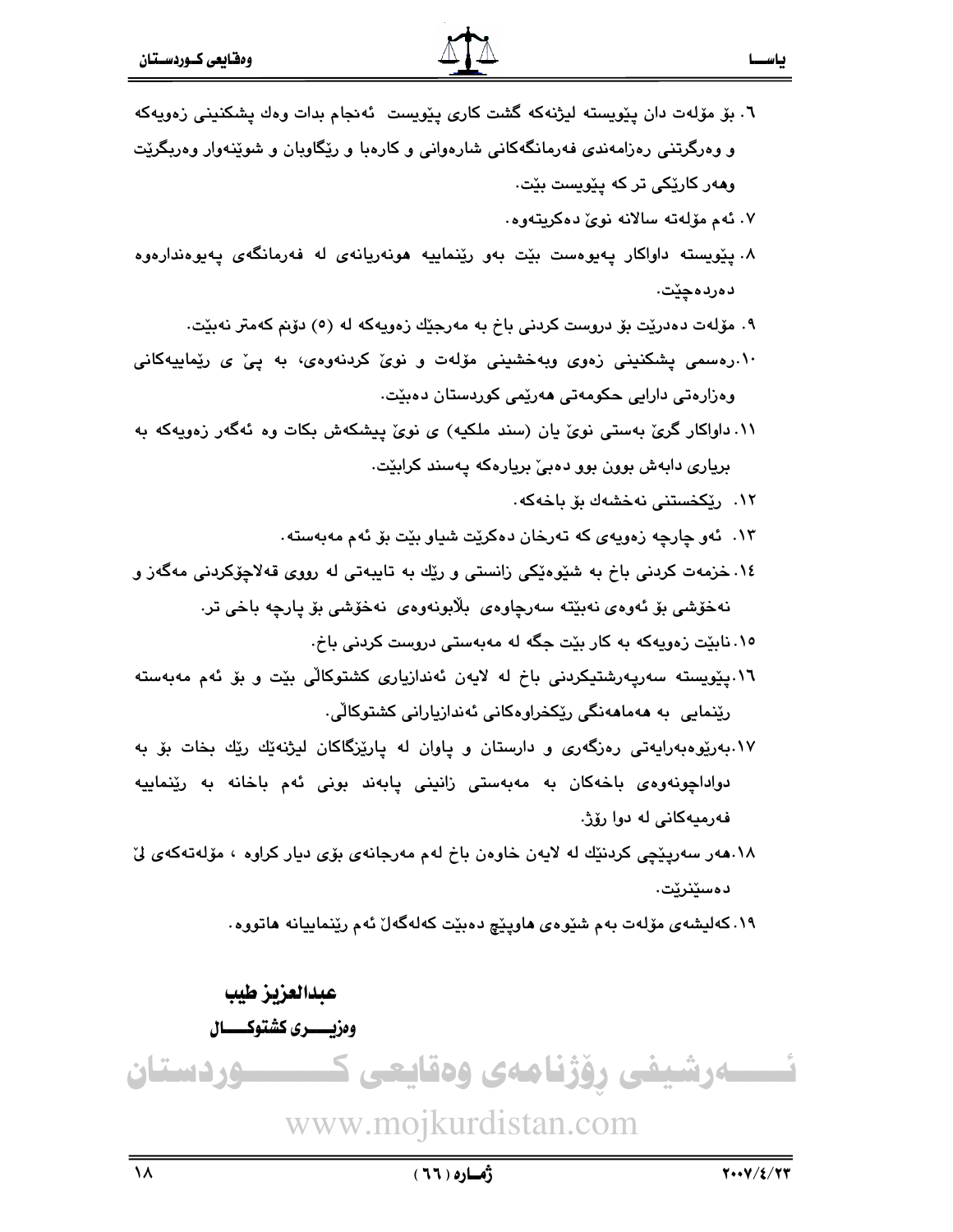ومزارمتي كشتوكال بەرپوەبەرايەتى گشتى ديوان بەرپوەبەرايەتى كاروبارى ياسايى  $\sqrt[4]{1 \cdot 2}$ رنكەوتى : ٢٠٠٧/٤/٣

# ریْنْمایی ژماره ( ۲ ) سالی ۲۰۰۷ ىە مۆلەت دانى نەمامگە

﴿ ریِّنمایی بِوْ مِوْلِهِت دانی نهمامگه ﴾

بۆ زياد كردنى بەرھەم ھێنانى نەمامى مێوەي جۆراو جور و گۆل و رووەكى كێلگەيى كەرتى تایبهت لهم بواره و هیِّنانی نهمام له دهرهوهی سنوور وه یشت به بریاری ژماره (٤٥٥) له ریِّکهوتی ۱۸/۱/٤/۱۸ بریارمان دا به دهرکردنی ئهم رینماییانهی خوارهوه بو موّلهت ییّ دان :

- ۰۱ پیویسته داواکاری پیشکهش بکریت به ریکای لقی رهزگهری و دارستان و پاوانی ناوجهکه ، ئینجا بهرز بکریتهوه بۆ بەرپوەبەرايەتى رەزگەرى و دارستان و ياوان له ياریزگا که دەست دەكرێت بە ھەنگاوەكانى مۆلەت يې دان.
- ۲. مۆلەت دان بە دروست كردنى نەمامگە لە سەر زەوى مولك يان زەوى دەولەت دەبێت كە مافى به کارهێنانی هاوولاتیانی له سهره، وه ئهگهر زهویهکی(مشاع) بوو له نێوان چهند جوتپارێِکدا، ئەوا پێویستە رەزامەندى ھەموو ھاوبەشەکانى لە سەر ھەبێت ، يان خاوەن داواکار گرئ بەستى ياسايى ھەبێت لە گەلٚ فەرمانگەی يەيوەندار.
- ۳. مۆلەت دەدرێت بۆ دروست كردنى نەمامگەى مێوە وسەوزەوات و بەرھەم ھێنانى گولٌ بە مەرجێك زەويەكە لە (٥)يێنج دۆنم كەمتر نەبێت.
- ٤. يێويسته خاوەن نەمامگە ئاگادارى فەرمانگەى يەيوەندار بكات لە كاتى گواستنەوەى نەمامگەكەي.
- ٥. ئهو جۆره دارانه و توخمهكانيان و بنهرتهكانيان (الاصول) كه بهرههم دێت له نهمامگه پێویسته له (مواصفات) ی زۆر چاك بێت و تووشی نهخۆشی و مهگەز نەبوبێت له كاتی فرۆشتنى.

۷. شوینی نهمامگه و زوویهکه شیار بیت بر مه به باشی دروست کردنی نهمامگه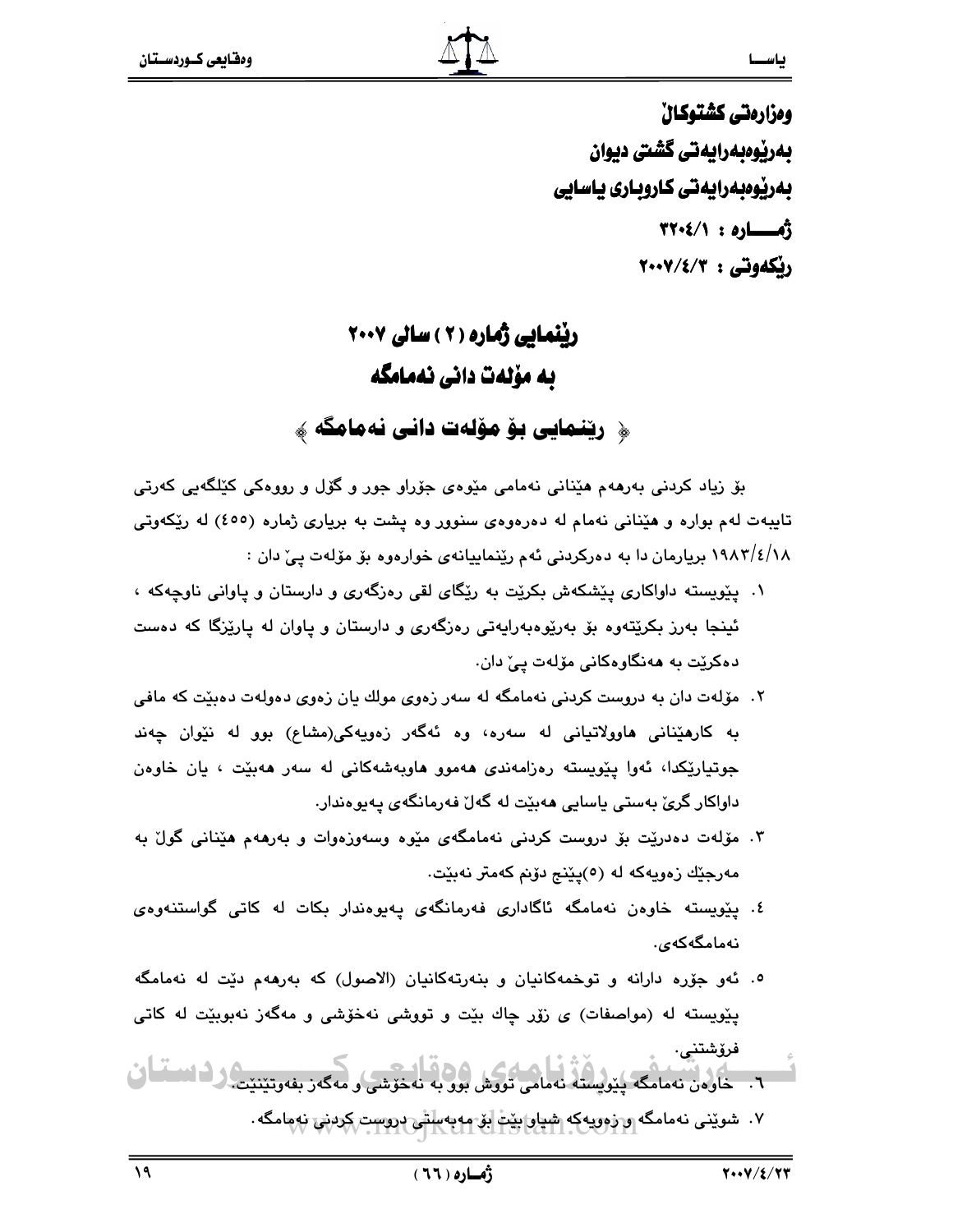- ۸. بۆ ھێنانى نەمام لە دەرەوە يان فرۆشتنى نەمامى ھاوردە يێويستە خاوەن نەمامگە يابەند بێت به رێنمایی یهکانی (حجزالزراعی).
- ۹. پێویسته خاوهن نهمامگه شارهزاییهکی باشی ههبێت له سهر ئهو نهمامانهی که دهیان فرۆشێت٠
- ۱۰. پیّویسته رەزامەندى وەزارەتى كشتوكال ( **بەرێوەبەراپەتى گشتى رەزگەرى ودارستان وياوان** ) وەربگێرێت بۆ ھێنانى ويان بردنى نەمام بۆ دەرەوەي سنوور.
- ۱۱. له بهرێوهبهراییهتهکانی رهزگهری و دارستان ویاوان لیژنهیهك یێك دههێنرێت له چوار ئهندام، دوانیان شارهزا له بواری رهزگهری و سیّ ههمیان پیّوهر بیّت و چوارهم نویّنهری ئهو لقه بیّت که نهمامگهکه له ناو سنوری دادهمهزرێت و سهرۆك لیژنهش یێویسته ئهندازیاری کشتوکالّی بِيّت .وههر (٦) شهش مانگ جارِيّك ئهم ليژنهيه بگوردريّت.
- ۱۲. بۆ مۆلەت دان يێويستە ليژنەكە گشت كارى يێويست ئەنجام بدات وەك يشكنێنى زەويەكە و وهرگرتنی رهزامهندی فهرمانگهکانی شارهوانی و کارهبا وریکاویان وشوینهوار.
- ۱۳.رەسمى پشكنێنى زەوى وبەخشىنى مۆلەت ونوێ كردنەوەى ، بە پێ ى رێنماييەكانى وەزارەتى دارايى حكومەتى ھەرێمى كوردستان دەبێت.
- ١٤. داواکاری گریؒ بهستی نویؒ یان (سند ملکیه) ی نوّیؒ پێش کهش بکات وه ئهگهر زهویهکه به بریاری دابهش بوون بوو دهبیّ بریارهکه یهسند کرابێت.
- ۱۰.پیویسته سەریەرشتی کردنی نەمامگە لە لاپەن ئەندازیاری کشتوکالی بیّت وبوّ ئەم مەبەستە رێنمایی تایبەت دەدەین بە ھەماھەنگی رێکخراوەکانی ئەندازیارانی کشتوکالی.
	- ٠١٦.رێكخستنى نەخشە بۆ نەمامگە.
- ۱۷.خزمهت کردنی نهمامگه به شنیوهنِکی زانستی و ریّك بکریّت به تایبهتی له رووی قهلاچوّکردنی مەگەزو نەخۆشى بۆ ئەوەي نەبێتە سەرچاوەي بلاوبونەوەي نەخۆشى بۆ پارچەباخى تر.
- ۱۸.نابێت زەوپەكە بەكار بێت جگە لە مەبەستى دروست كردنى نەمامگە و بە پێچەوانە مۆلەتى لێ دەسێندرێتەوە.
	- ۱۹. کهلیشهی مۆلەت بەم شێوەی ماوپێچ دەبێت کە لەگەلْ ئەم رێنماييان ماتووە.

# عبدالعزيز طيب

# وەزيـــــــــرى كشتوكـــــــــال

ےرشیفی رؤژنامەی وەقايعى ك ــوردستان www.mojkurdistan.com

بياسيسيا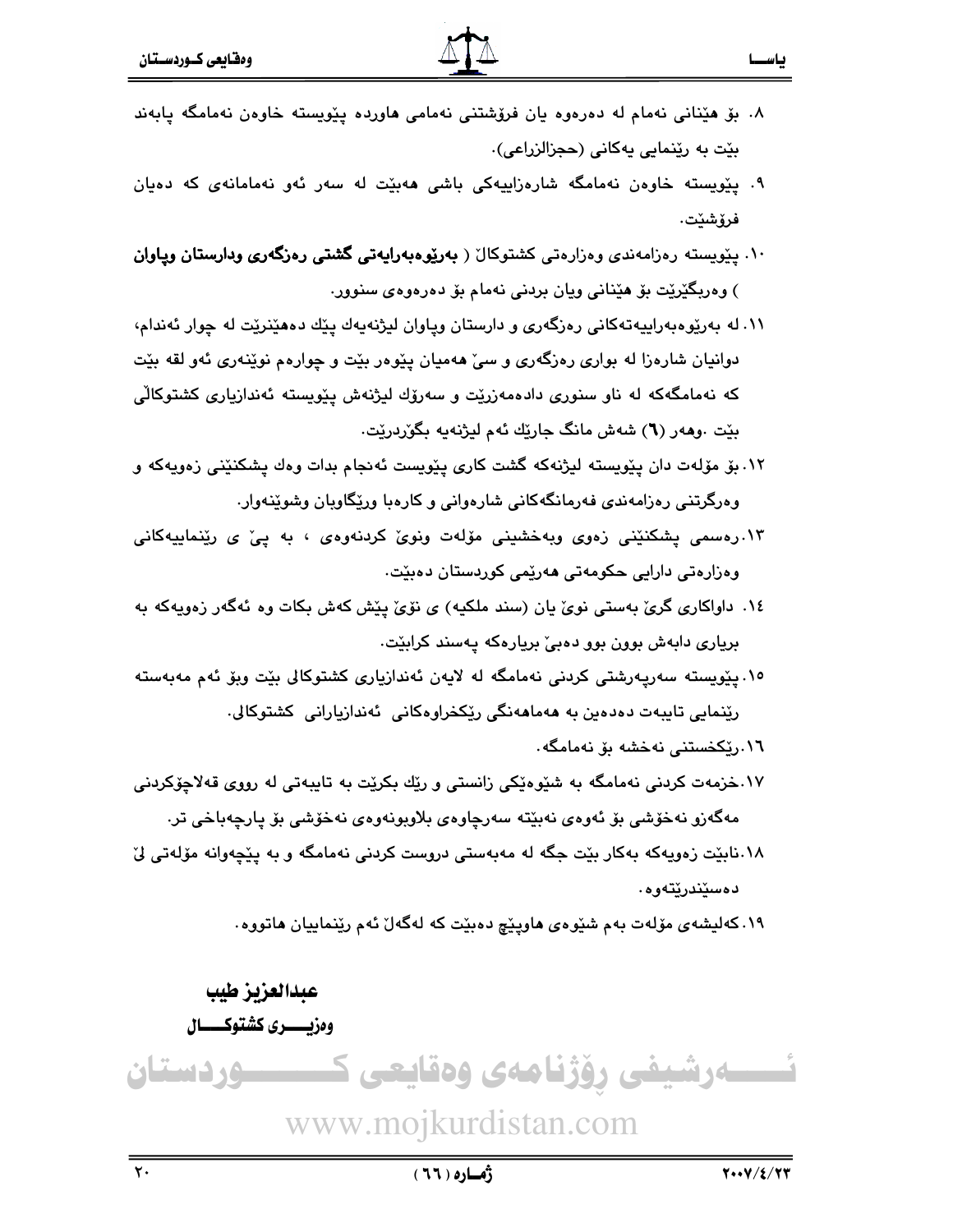حکومهتی ههریمی کوردستان وهزارهتي ههريم بو كاروباري ناوخو بەرپوەبەرايەتى گشتى ديوان  $TAYA:2A$ ريكەوتى : ٢٠٠٧/٤/١٧

# بريار

به پیْ ی ئەو دەسەلاتەی پێمان دراوە و پالپشت بە مادەی (٦) لە ياسای پارێزگاکانی ژمارە (١٥٩) له سالي (١٩٦٩) بريارمان دا به

یـــچرانـدنی هـــهردوو گــونـدی ﴿ گــوێزان و داراســــلام ﴾ لـــه سنــوری نـــاحیــهی سمێلان و بـهستــنـهوهيــان بــه سنـووري نــاحيــهي گــهلألــه ّ. لــه رۆژي دهرچــوني ئـهم بريــاره .

كريم سنجاري وهزيري هەرپم بۆكاروباري ناوخۆ

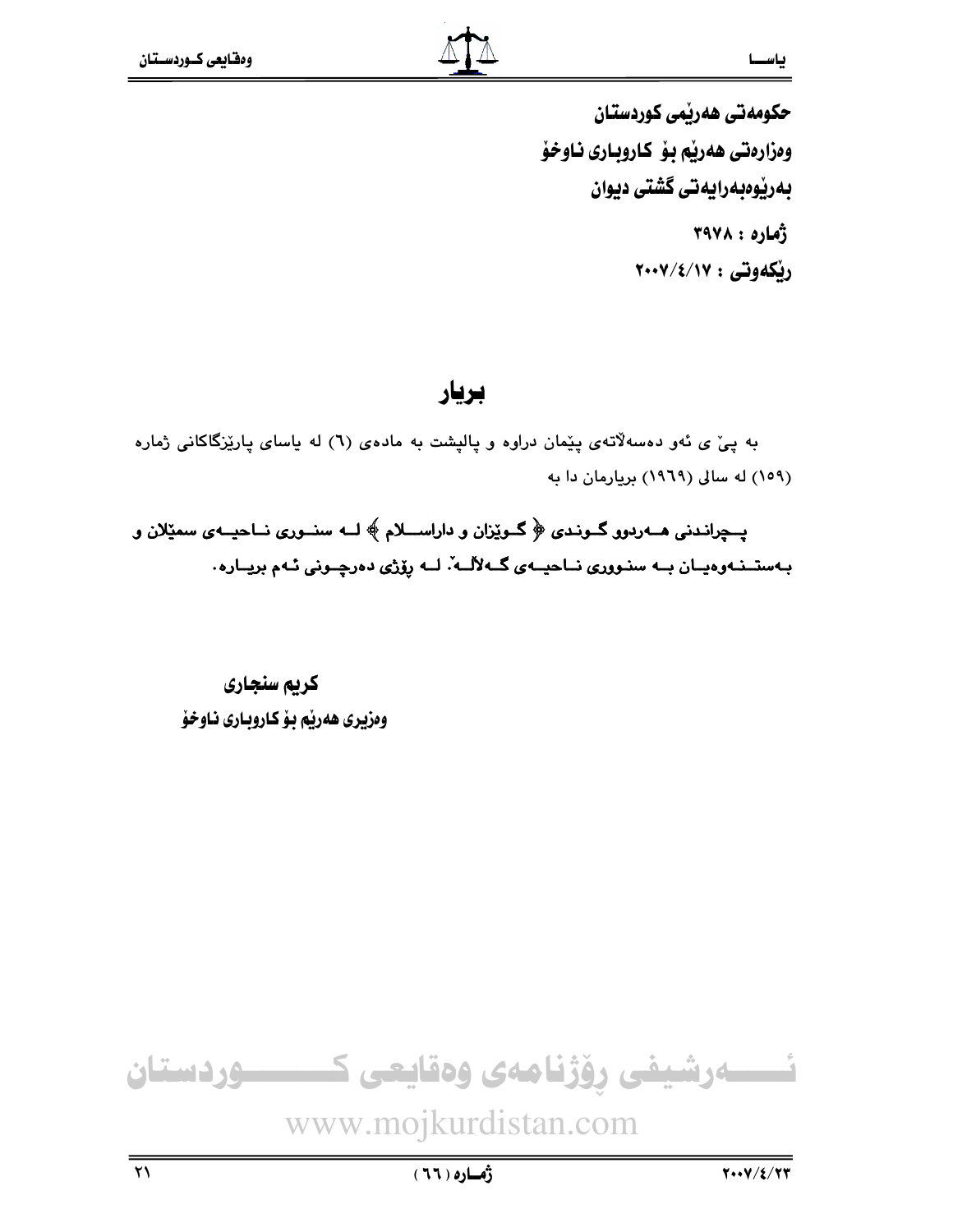# يسم الله الرحمن الرحيم

إفليم كوردستان – العراق رئاسة إلاقليم الرئيس

# فانون وزارة الأعمار والإسكان لإفليم كوردستان ـ العراق

وفقا للصلاحيات الممنوحة لنا في الفقرة الأولى من المادة العاشرة لقانون (رئاسة إقليم كوردستان — العراق رقم (١) لسنة ٢٠٠٥ و بناء على ما شرعه المجلس الوطني لكوردستان - العراق في جلسته المرقمة (٢٣) و المنعقدة في ١٩ /١٢ /٢٠٠٦ قررنا إصدار :

# قانون رقم (١٨) لسنة ٢٠٠٦ قانون وزارة الإعمار و الإسكان لإقليم كوردستان ـ العراق المادة الاولى:

يقصد بالمصطلحات الاتية المعاني المبينة ازاءها لاغراض هذا القانون. **أولاً: الأقليم :** اقليم كوردستان العراق **ثَـَّاثِيـاً: مجلس الوزراء:** مجلس الوزراء لأقليم كوردستان <sup>ـــ</sup> العراق. **ثَـالثـُاً: الوزارة:** وزارة الاعمار والاسكان. **رابعاً: الوزير:** وزير الاعمار والاسكان للأقليم. **شحامساً: الوكيل:** وكيل الوزارة للاعمار والاسكان.

### مهام الوزارة

# المادة الثانية:

تتولى الوزارة المهام التالية: أولاً:— إقتراح الخطط العامة السياسة الإعمار والاسكان في الاقليم في مجالات الاسكان والمباني والطرق، بثَّنا في ذلك ﴿ طرق المرور السريح) والجسْنور والانفاق والمطارات والسكك الحديدية لمعالجة أرمة السكن وبناء. شَلِكَة الطَرْقِ الطَّيْتَةَ لِلْمَمِيمِ الْوَاعَهَا وَ الْمَحَلَقَاتِهَا .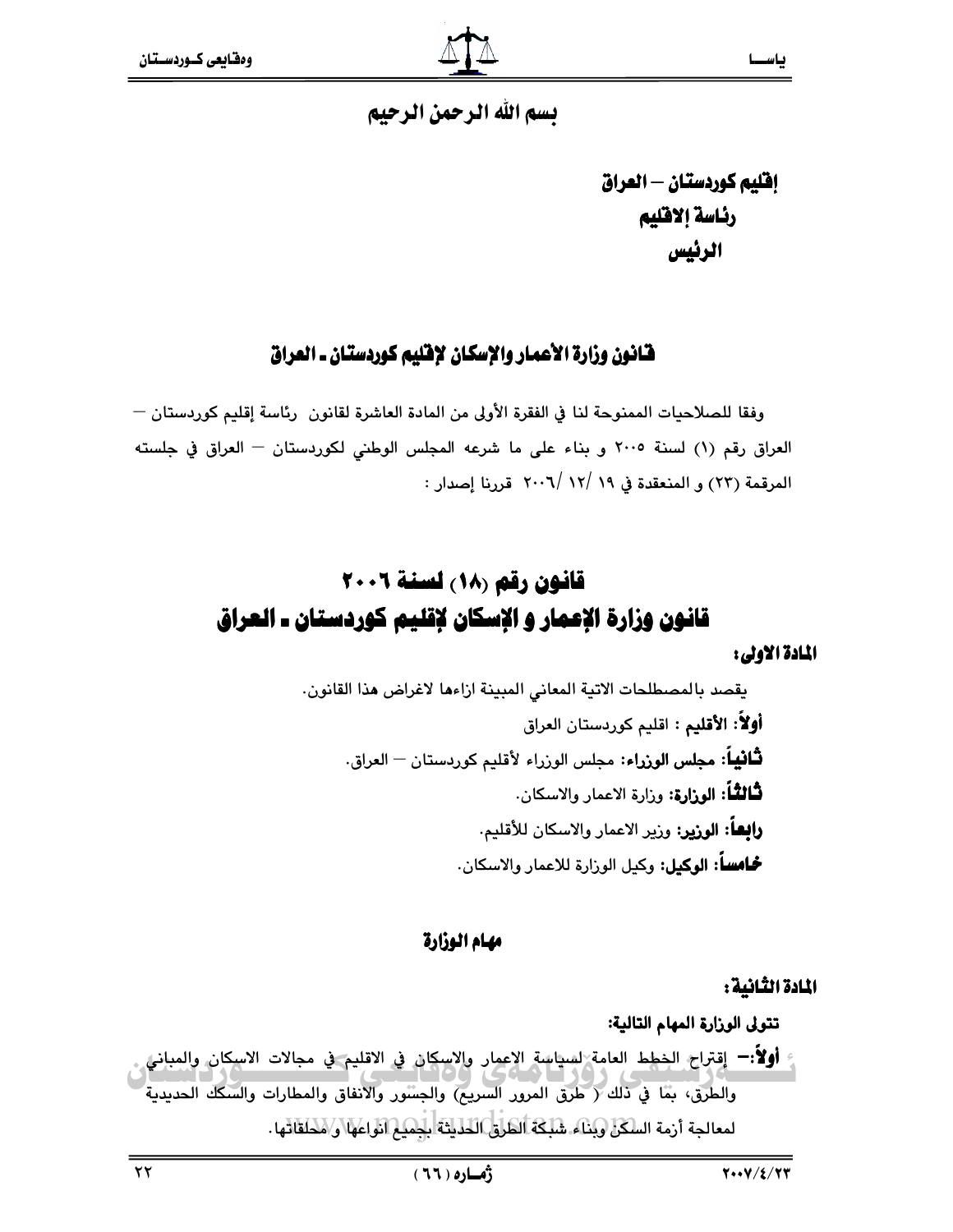- **ثَـانياً**:— القيام بالدراسات الخاصة ضمن مجال قطاع الوزارة ودراسة الجدوى الفنية والاقتصادية للمشاريع التي يتم إقتراحها ضمن خطة الوزارة.
- **ثَـالثَـا**ً:— وضـع التصاميم ومناهج العمل للخطط المصدقة للمشاريع الموكلة إليها و تنفيذ المشاريع المتعلقة بها تنفيذا مباشرا من قبل تشكيلات الوزارة أو إحالتها الى مقاولين أو إستشاريين.

**رابِعاً:−** المساهمة في إعداد المواصفات الفنية وفق ظروف الاقليم.

- **خُـاســا: –** تـنفيذ السياسة المقررة للوزارة وإقتراح الخطة ( السنوية والمرحلية والبعيدة المدى) اللازمة لتنفيذها.
- **سادسا:−** تنفيذ المشاريع الموكلة إليها من جهات أخرى خلال تشكيلاتها التنفيذية والتصميمية أو عن طريق الشركات المختصة في القطاع الخاص.
- **سابِعاً:—** القيام بصيانة الطرق العامة بما في ذلك طرق المرور السريع الواقعة خارج حدود البلديات و صيانة وتشغيل الجسور ومحطات الاوران المحورية والمعابر مع تأثيثها والحفاظ على محرماتها بموجب قانون محرمات الطرق.
- **ثَّامناً**:— القيام بدراسة وتقييم خطط المستثمرين الخاصة بالاعمار والاسكان في الاقليم ضمن اختصاص الوزارة.

**تــاسعــ**اً:— الاهتمام بتطوير وإعمار قرى كوردستان.

# تشكيلات الوزارة

### المادة الثالثة:

بياسيسيا

تتألف الوزارة من التشكيلات التالية:

أولًا: الوزير: هو الرئيس الاعلى للوزارة والمسؤول عن اعمالها و توجيه سياستها والاشراف والرقابة عليها وتصدر عنه وتنفذ باشرافه جميع القرارات والاوامر والتعليمات في كل ما له علاقة بمهام الوزارة وتشكيلاتها وصلاحياتها وسائر شؤونها الفنية والمالية والادارية والتنظيمية وفق احكام القانون ويكون مسؤولا امام مجلس الوزراء بأعتباره عضوا متضامنا فيه وله تخويل بعض من صلاحياته الى وكيل الوزارة أو المدراء العامين أو من يراه مناسبا في الوزارة.

دے وکیل الوزارۃ للإعمان والإسلامن کی 66 قال ہے۔ ک وردستان ۳- وی الوزارة للطرق والجسور.<br>WWW.MOJKurdistan.com

ثانياً: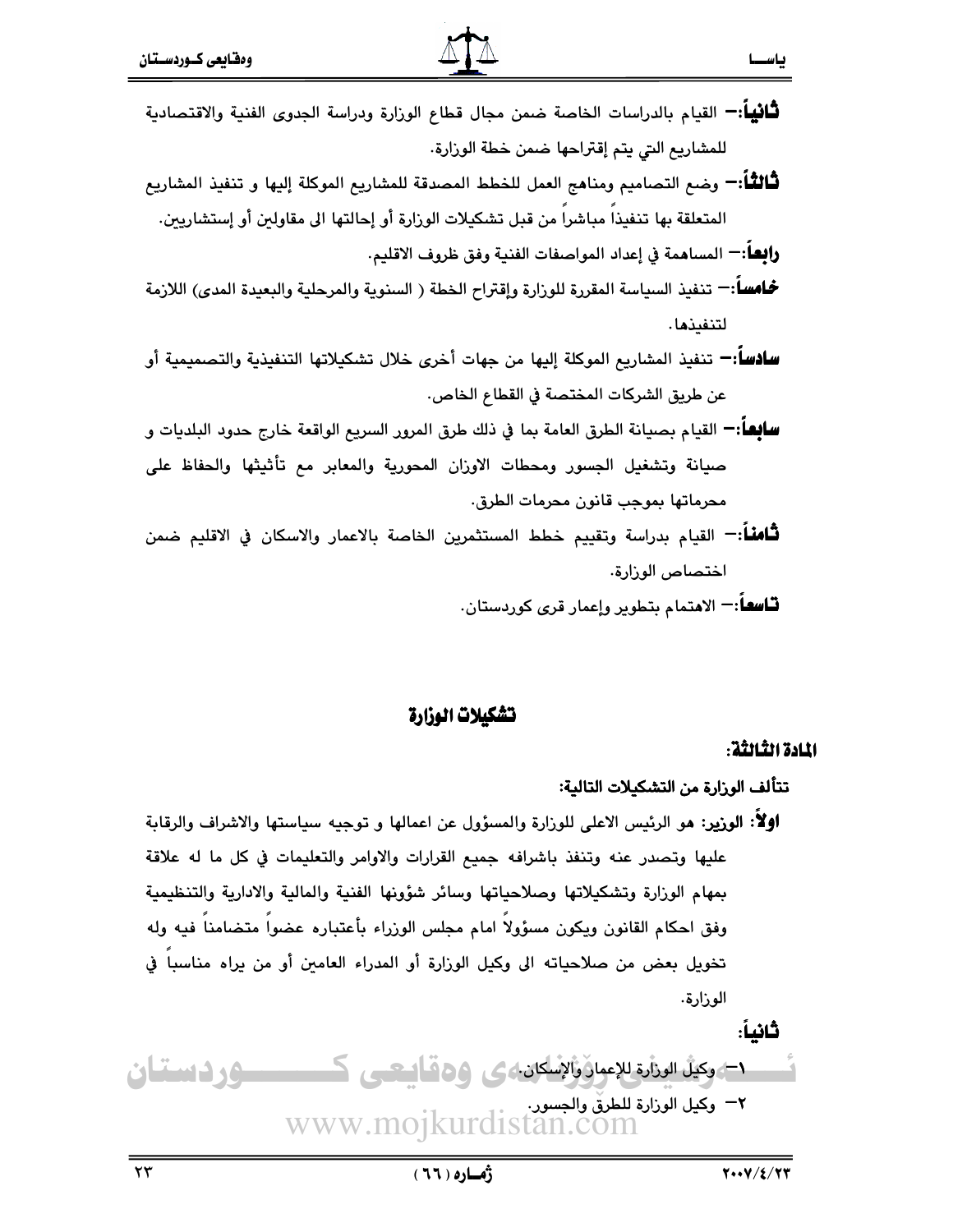التي توكل اليهما من قبل الورير على ان يكونا حاصلين على شهادة جامعية اولية إختصاصية.

- **ثَّالثَّاً: مكتب الوزير:** يرأسه ويديره موظف بدرجة مدير حاصل على شهادة جامعية اولية و يعاونه عدد من الموظفين.
- **رابِعاً: مكتب وكيل الوزارة:** يرأسه ويديره موظف بدرجة مدير حاصل على شهادة جامعية اولية و يعاونه عدد من الموظفين.
- **خُـامسا: المستشارون:** لايزيد عددهم عن أربعة وان يكونوا من حملة شهادة جامعية اولية ومن ذوى الخبرة والممارسة لمدة لاتقل عن عشر سنوات.
- **سادسا: المديرية العامة للشؤون الادارية والمالية:** يرأسها مدير عام حاصل على شهادة جامعية اولية ومن ذوى الخبرة والممارسة لمدة لاتقل عن عشر سنوات.
- **سابِعاً: المديرية العامة للشؤون الفنية:** يرأسها مدير عام حاصل على شهادة جامعية اولية ومن ذوى الخبرة والممارسة لمدة لاتقل عن عشر سنوات.
- **ثَـَّامنَـاً: المديرية العامة للطرق والاعمار والاسكان في محافظات الإقليم:** يرأس كل منها و يديرها مدير عام حاصل على شهادة جامعية أولية إختصاصية و من ذوى الخبرة وتتولى الإشراف على تنفيذ مشاريع الإسكان والمباني و الطرق في المحافظة و ترتبط بها مديريات الطرق والإعمار والإسكان في حدود كل محافظة من تلك المحافظات.

### المادة الرابعة:

ىاســا

اولاً:— يكون للوزارة مجلس إستشاري يتألف من:— /رئيسا ۱– الوزير / عضوا ويرأس المجلس في حالة غياب الورير. ٢– وكيل الوزارة /اعضاء. ٣– المستشارون في الوزارة /اعضاء. ٤— المدراء العامين في الوزارة 0– اي خبير أختصاصى يختاره الوزير مناسبا من داخل الوزارة او خارجها |عضوا.

**ثَـَّاثِياً**:— يتولى المجلس تقديم الإستشارات والتوصيات الى الوزير وتكتسب صفة القرار الوزاري إذا نال تصديقه.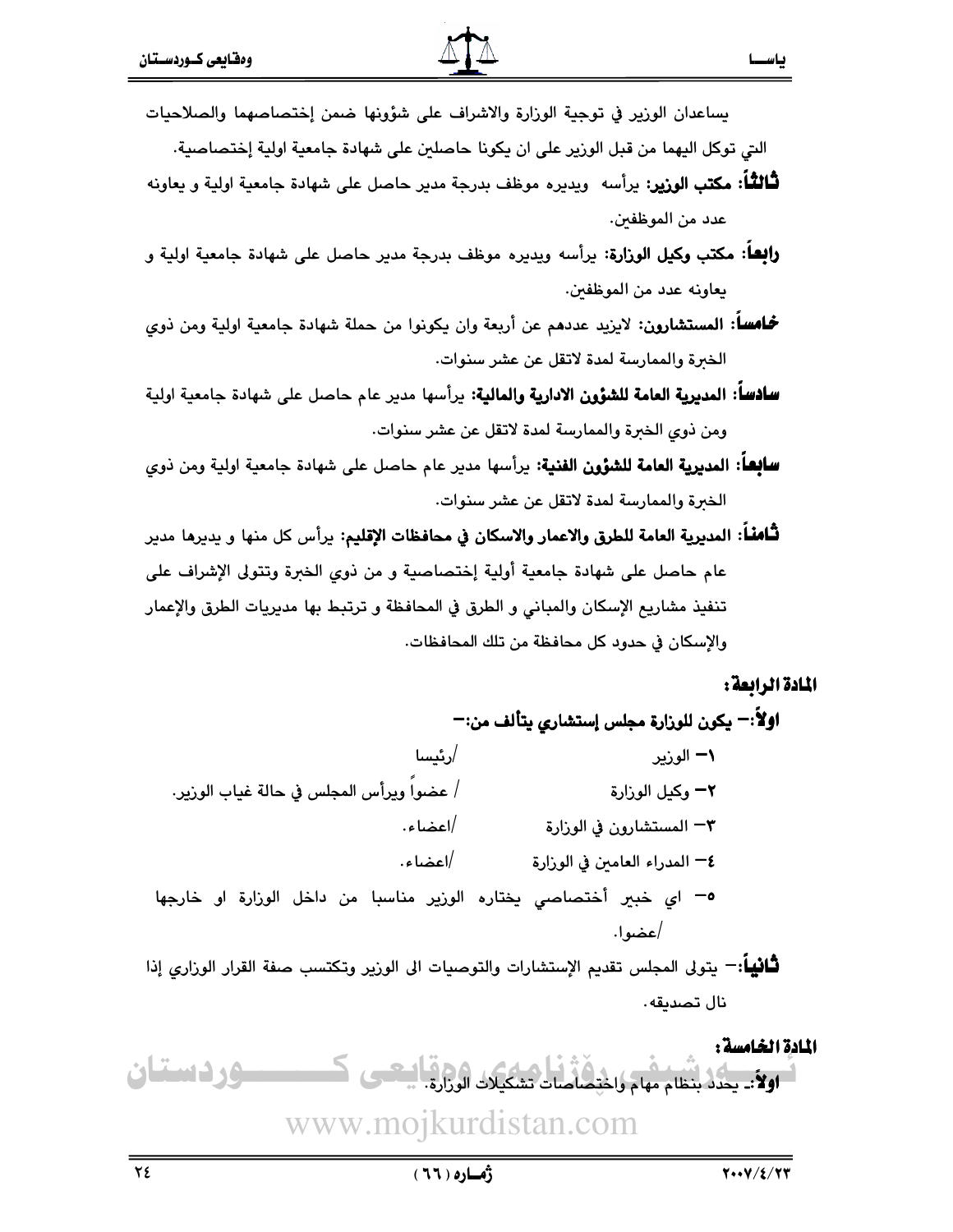**ثَـَّانْيَـاً**:۔ للورْير استحداث او دمج او الغاء اي من المديريات او الاقسام او الشعب ضمن تشكيلات الوزارة وفق متطلبات عملها عند الاقتضاء.

#### المادة السادسة :

للورير التعاقد مع الاشخاص الطبيعية والمعنوية من ذوى الخبرة و الاختصاص داخل الاقليم او خارجه للقيام بالمهام والواجبات التى توكل اليهم وللمدة التى يراها مناسبة، وذلك لغرض تحقيق اهداف الوزارة، وتحدد حقوقهم والتزاماتهم من قبل الوزير بعد استحصال موافقة رئاسة مجلس الوزراء.

#### المادة السائعة:

يلغي قانون رقم (٢٥) لسنة ٢٠٠٤ قانون وزارة الاعمار والاسكان الصادر عن المجس الوطني لكوردستان ـ العراق و قانون مجلس الوزراء رقم (٢٤٢) في ( ١٩٩٩/٩/٤ ) الصادر عن ادارة السليمانية و يحل محلهما هذا القانون.

#### المادة الثامنة :

للورير اصدار التعليمات اللازمة لتسهيل تنفيذ احكام هذا القانون.

#### المادة التياسمة :

لايعمل بأي نص يتعارض وإحكام هذا القانون.

#### المادة العاشرة:

على مجلس الوزراء والجهات ذات العلاقة تنفيذ احكام هذا القانون.

#### المادة الحادية عشرة:

ينفذ هذا القانون اعتبارا من تاريخ إصداره وينشر في الجريدة الرسمية (وقائم كوردستان).

# مسعود البارزاني رئيس افليم كوردستان ـ العراق

هــــــهولير ۷۴۰<del>۰ مورد تارین ۱۷۴۰ کوروستا و در</del>اکتاب میلی ک وردستان ٢٠٠٦/١٢/٢٨ ميلادية WWW.MOJKurdistan.COM هجرلية / ١٤٢٧ هجرلية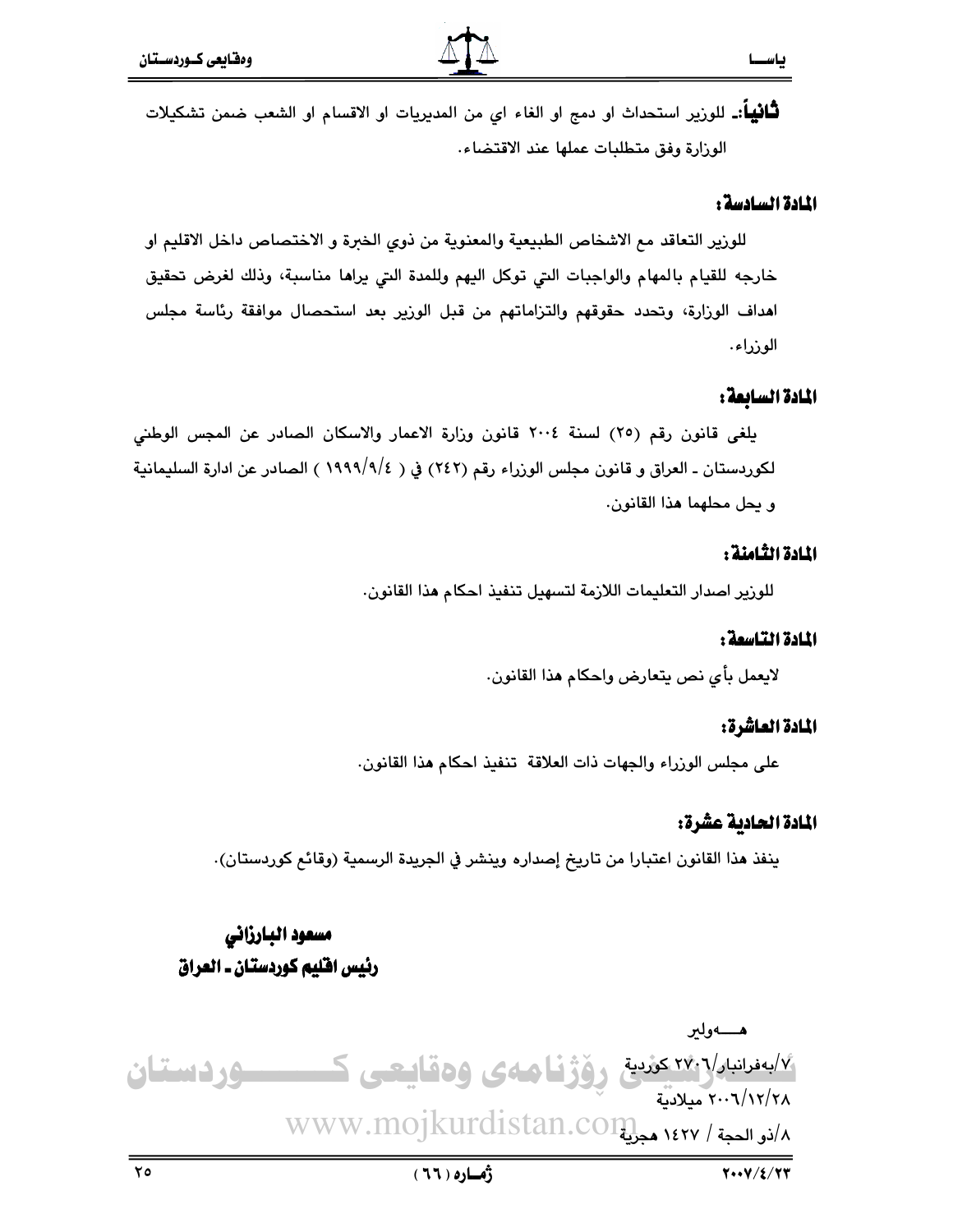# الأسباب الموجبة

بغية تقديم افضل الخدمات لأعـمار الاقليم في مجـالات الاسـكان و المباني والطرق والجسـور و الانـفاق والمطارات والسكك الحديدية و بهدف زيادة الانتاج والانتاجية و رفع مستوى الأداء و تحقيق الأستخدام الأمثل للموارد الأقتصادية والبشرية و ازالة الحلقات غير الضرورية بين الوزارة و التشكيلات التابعة لها في اتخاذ القرارات و وضع خطة العمل و مراقبتها شرع هذا القانون.

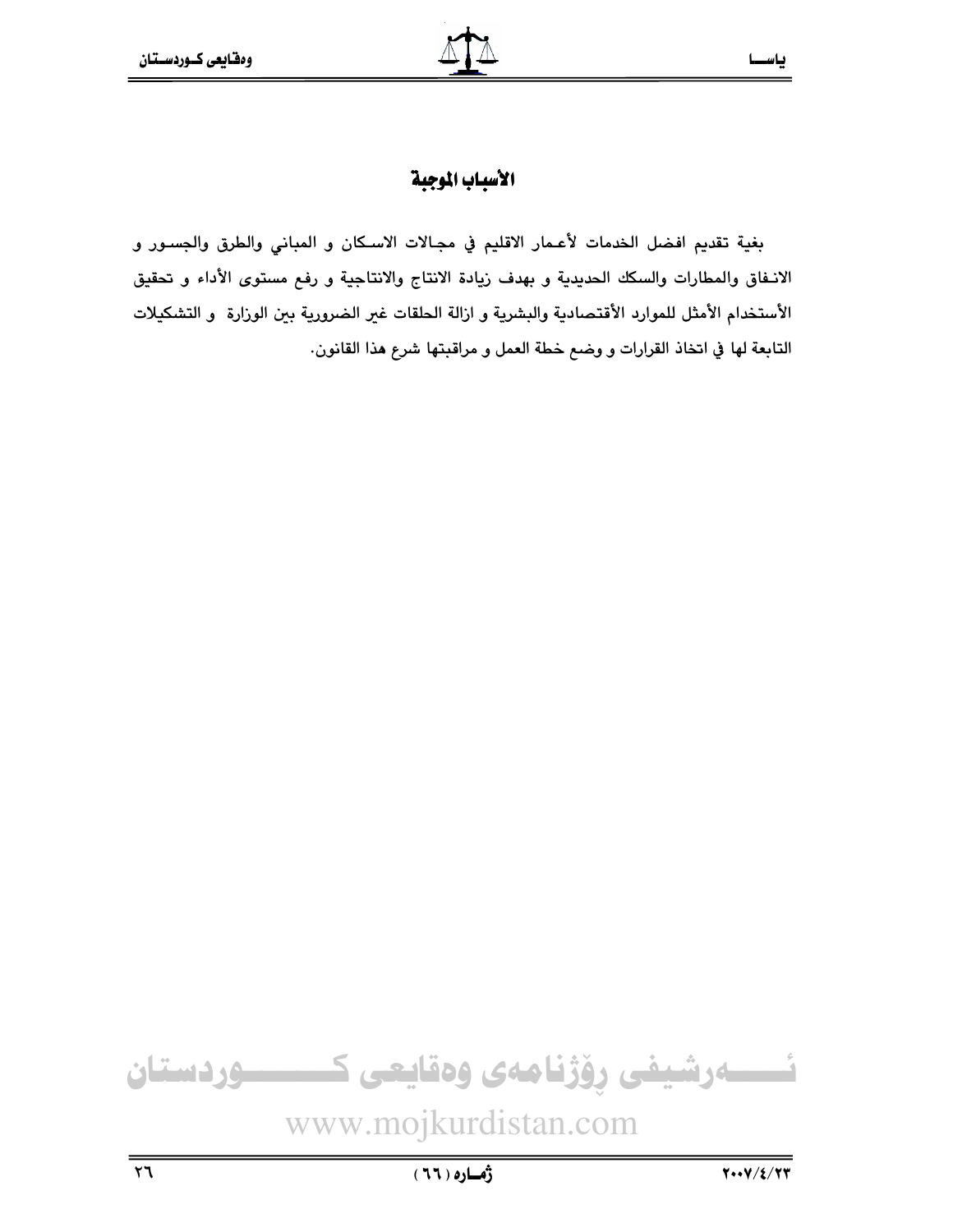# يسم الله الرحمن الرحيم

إفليم كوردستان - العراق رئاسة إلاقليم الرئيس

# القرار رفق (٢) لسنة ٢٠٠٧ فانون وزارة شؤون مناطق خارج افليم كوردستان

وفقا للصلاحيات الممنوحة لنا في الفقرة ( **الأولى** ) من المادة ( **العاشرة** ) لقانون رئاسة إقليم كوردستان - العراق رقم (١) لسنة ٢٠٠٥ و بناء على ما شرعه المجلس الوطني لكوردستان - العراق في جلسته المرقمة (٢٤) و المنعقدة في ٢٧ /١٢ /٢٠٠٦ قررنا إصدار :

# قانون رقم (١٩ ) لسنة ٢٠٠٦ قانون وزارة شؤون مناطق خارج اقليم كوردستان

### المادة الاولى:

يقصد بالمصطلحات الآتية المعاني المبينة ازائها لاغراض هذا القانون: أَوْلاً: الاقليم : اقليم كوردستان ـ العراق. **لثَّافيهاً**: الوزارة : وزارة شؤون المناطق خارج اقليم كوردستان. **ثَـالثُـاً**: الوزير : وزير شؤون المناطق خارج اقليم كوردستان. و**ابهاً**: وكيل الوزارة : وكيل وزارة شؤون المناطق خارج الاقليم. **حُـامساً**:المناطق المقتطعة من كوردستان: جميع المناطق التى تعرضت الى الصهر القومى وسياسة التعريب والترحيل القسرى وتغيير الهوية القومية وبسببها اقتطعت عن کوردستان.

# (مهام الوزارة)

### المادة الثانية :

فتعد العزارة المهام التالية: وفرُّفًا صهى وهقاييعي كمستسبق ودسيقان أولاً:العمل على إعادة ربط المُناَطَق المقتطعة من كوردستان بالاقليم من خلال التعاون مع الحكومة العراقيةلتطبيق احكام العالمة (49) من الدلسول الاتحادي. WWW.MOJ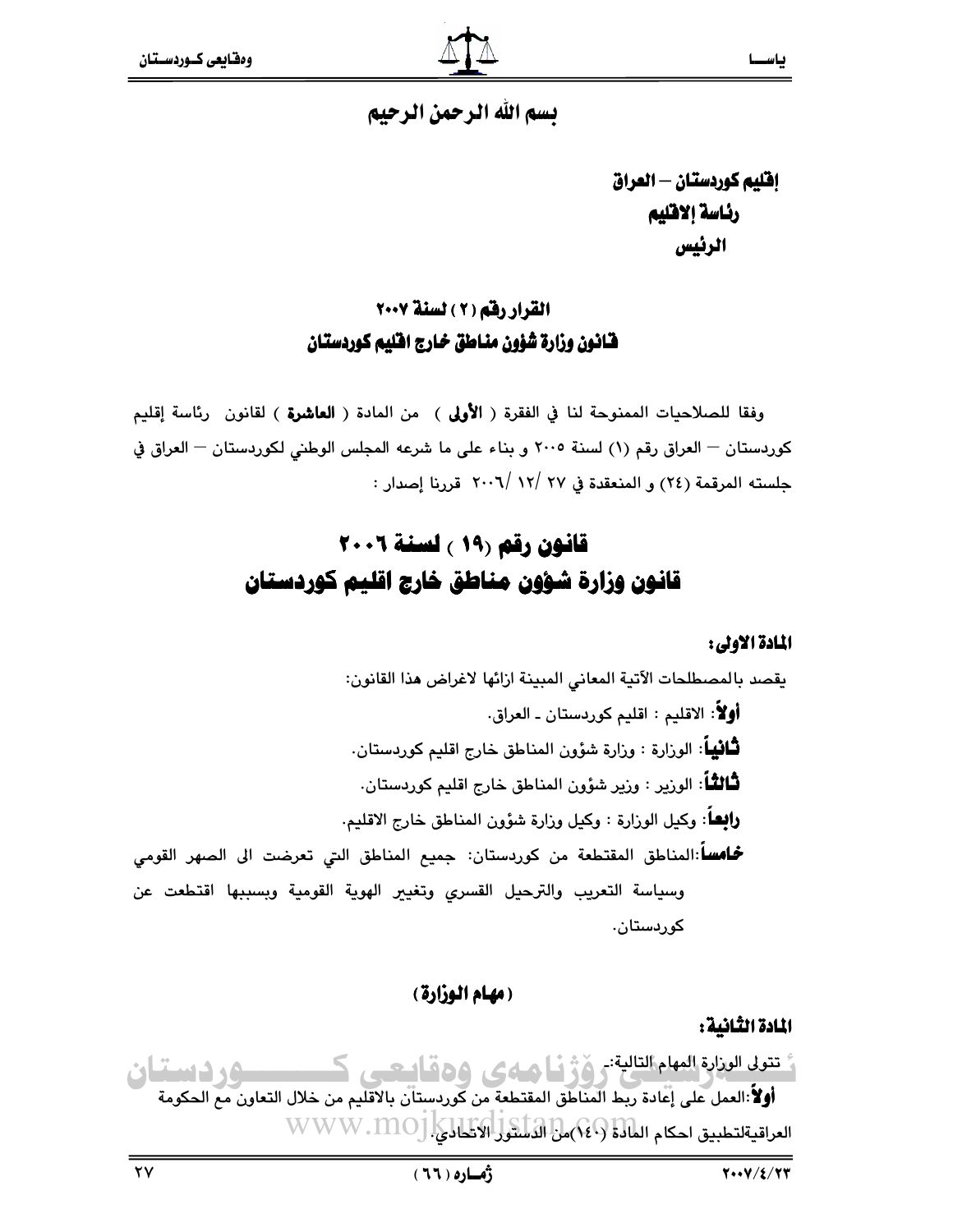- **ثْـانيـاً**:التنسيق مم السلطات الاتحادية في كل ما يتعلق بضمان حقوق شعب كوردستان لاعادة رسم الحدود الادارية للاقليم.
	- لْتَالَمْـًا:التنسيق والتعاون مع الاقاليم والمحافظات غير المنتظمة في الاقاليم في العراق الفيدرالي في المجالات التي يحددها مجلس الوزراء.
		- رالِعاً: تشجيع وتطوير العلاقات الثقافية والاجتماعية الانمائية بين الاقليم والاقاليم الاخرى والمحافظات غبر المنتظمة في الاقاليم.
			- **خُلَّفَ -** تَنْظيم ومتابعة امور المهجرين والمرحلين.
	- **سادساً** العمل والتعاون مم الوزارات ذات العلاقة لاعمار وتطوير المناطق المقتطعة من الاقليم ومتابعة تنفيذ المشاريع الخدمية فيها.

# تشكيلات الوزارة

### المادة الثالثة :

- **أولاً**:الوربير: هو الرئيس الاعلى للورارة والمسؤول عن اعمالها وتوجيه سياستها وممارسة الاشراف والرقابة لل عليها وتصدر عنه وتنفذ باشرافه جميع القرارات والاوامر والتعليمات في كل ما له علاقة بمهام الوزارة وتشكيلاتها وصلاحياتها وسائر شؤونها الفنية والمالية والإدارية والتنظيمية وفق أحكام القانون ويكون مسؤولا امام مجلس الوزراء باعتباره عضوا متضامنا فيه.
	- **لثَّافِياً**:وكيل الوزارة:يساعد الورير في توجيه الورارة والاشراف على شؤونها ضمن الصلاحيات التي تعهد اليه من قبل الوزير.
	- ثَلَالثَّاً:مكتب الورير:برأسه موظف بدرجة مدير حاصل على شهادة جامعية أولية ويعاونه عدد من الموظفىن.
	- **زابعا**:مكتب وكيل الوزارة:يراسه موظف بدرجة مدير حاصل على شهادة جامعية أولية ويعاونه عدد من الموظفين.

**حُـامسا**:المستشارون:لا يزيد عددهم عن اربعة وان يكونوا من حملة شهادة جامعية أولية ولهم خبرة وممارسة.

# المادة الرابعة:

تتألف الورارة من المديريات العامة التالية:۔ أو¥ً− المديرية العامة للشؤون الادارية والمالية. ودستان **ثَانِياً** – المديرية العامة لشؤون المهجرين والمرحلين. شانشاً المديرية العامة للعلاقات والتنقسية WWW.MO1KU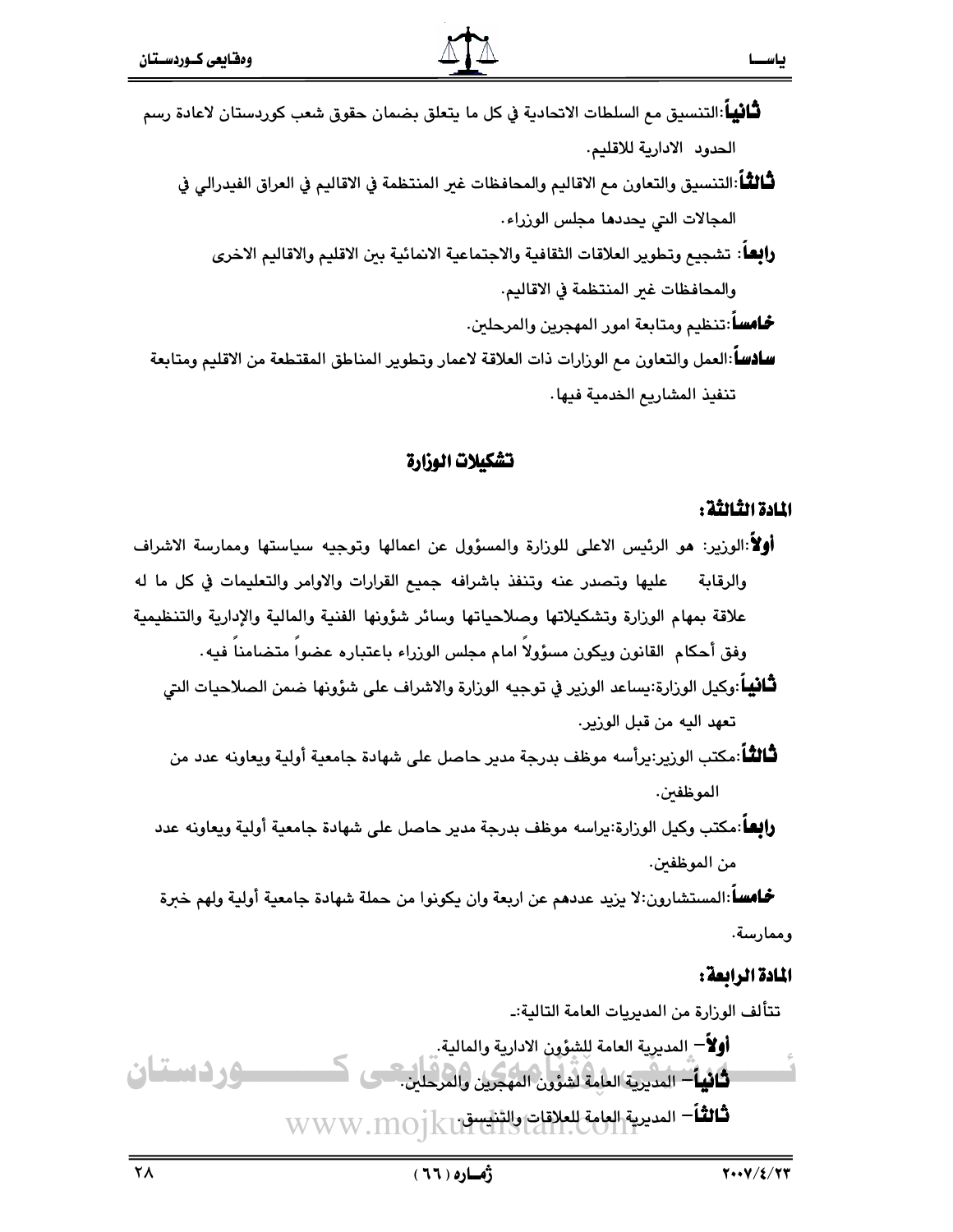ياســا

**ر|بعــ**اً − المديرية العامة للمناطق المقتطعة من الاقليم.

### المادة الخامسة :

**أولاً**— يحدد بنظام مهام واختصاصات تشكيلات الوزارة. **ثْـانْيِياْ** — للورْير استحداث أودمج أوإلغاء أي من المديريات أوالاقسام أو الشعب ضمن تشكيلات الوزارة وفقا لمتطلبات عملها. **ثَـالثَّـا**َ — للورير اصدار التعليمات اللازمة لتسهيل تنفيذ احكام **م**ذا القانون.

#### المادة السادسة :

على مجلس الوزراء والجهات ذات العلاقة تنفيذ احكام هذا القانون.

#### المادة السابعة :

لا يعمل بأي نص يتعارض مع احكام هذا القانون.

### المادة الثامنة :

ينفذ هذا القانون اعتبارا من تاريخ اصداره وينشر في الجريدة الرسمية (وقائم كوردستان).

# مسعود البارزاني رئيس إفليم كوردستان ـ العراق

هــــــه و لخر ١٤/بةفرانبار/٢٧٠٦ كوردية ٢٠٠٧/٠١/٠٤ ميلادية ١٤/(ذو الحجة / ١٤٢٧ هجرية

### الأسباب الموجبة

لما كان النظام السابق قد فصل الكثير من المناطق من حدود كوردستان الادارية وقام بتغيير هويتها دون مسوغ قانوني وقد كفل دستور جمهورية العراق الفدرالي معالجة الموضوع وضمن حق شعب كوردستان على اراضيه المقتطعة حيث اوجب قيام السلطة التنفيذية في الحكومة الفدرالية اتخاذ الخطوات اللازمة لتنفيذ متطلبات المادة(١٤٠) من الدستور الاتحادي ولما كانت المسؤولية الملقاة على عاتق السلطة التنفيذية المنصوص عليها في المادة المذكورة هي انجازها بصورة كاملة (التطبيع والاحصاء وتنتهي بالاستفتاء في كركوك والمناطق الاخرى المقتطعة) لتحديد ارادة مواطنيها في مدة اقصاها الحادي والثلاثون من شهر كانون الاول سنة ٢٠٠٧ ،ولما كان برنامج الحكومة الفدرالية قد وضع خارطة الطريق لحل المشكلات المتعلقة بشؤون المناطق خارج الاقليم ولغرض خسان حقوق اقليم كوردستان على) اراضيه واعادة المناطق المقتطعة والخارجة عن تلك الحدود فقد شرع هذا القانون .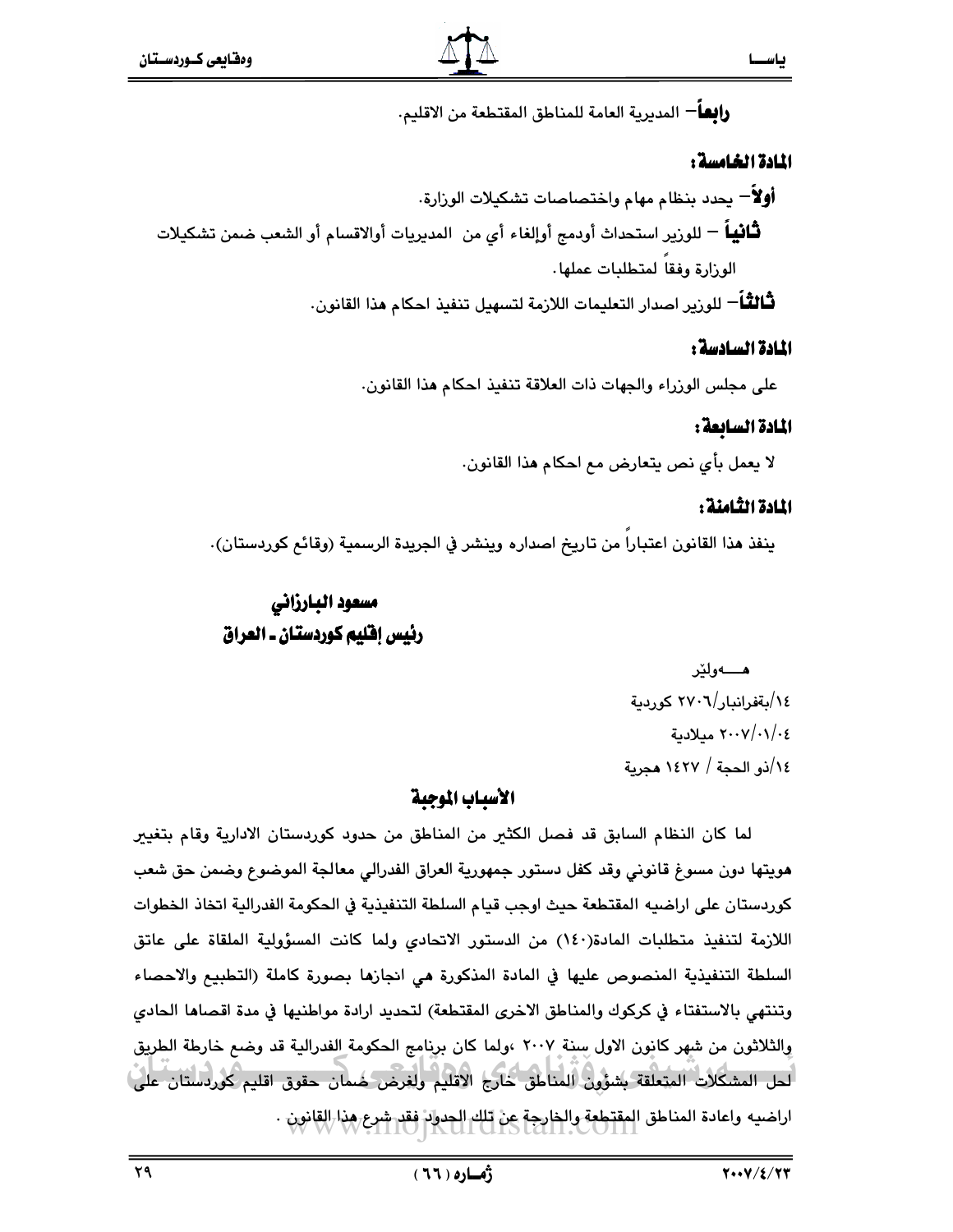

# يسم الله الرحمن الرحيم

إفليم كوردستان - العراق رئاسة إلاقليم الرئيس

# القرار رفق (١) لسنة ٢٠٠٧ فـَّانـُون وزارة السيـاحة في افليم كوردستـان

وفقا للصلاحيات الممنوحة لنا في الفقرة الأولى من المادة العاشرة لقانون (رئاسة إقليم كوردستان — العراق رقم (١) لسنة ٢٠٠٥ و بناء على ما شرعه المجلس الوطني لكوردستان - العراق في جلسته المرقمة (٢٤) و المنعقدة في ٢٧ /١٢ /٢٠٠٦ قررنا إصدار :

# قانون رقم (٢٠ ) لسنة ٢٠٠٦ قانون وزارة السياحة فى أقليم كوردستان ـ العراق

### المادة الاولى:

يقصد بالمصطلحات الآتية المعاني المبينة ازائها لاغراض هذا القانون: أولاً: الاقليم : اقليم كوردستان ـ العراق. **ثَـانبياً**: الوزارة : وزارة السباحة، **ثَّالثَّاً**: الوزير : وزير السياحة، **رابعاً**: وكيل الوزارة : وكيل وزارة السياحة، **حُـامساً**:المجلس : المجلس الاستشاري لورارة السياحة. **سادساً**:الغرض السياحى : ويقصد به الراحة والاستجمام والرياضة والسباحة والتسلية والصيد وزيارة الاماكن التاريخية والاثرية المناظر الطبيعية والحدائق والمتنزمات والتسوق والانشطة الترفيهية الاخرى واى غرض آخر يحقق الجذب السياحى. **سابِعاً**:المرفق السياحي : ويقصد به أي نشاط له صلة بالغرض السياحي كالفنادق والمطاعم والكازينوهات والمنتجعات والمخيمات والمحلات المعدة لتحقيق الاغراض السياحية. فَامِنًا:المِنْطَقَةُ السياحية : ويزاد بها أي مكان مؤهل لمهارسة النشاط السياحي ويتحقق فيه تطافُ الغرض السياحي اوبيصلح له WWW.mojkurdistali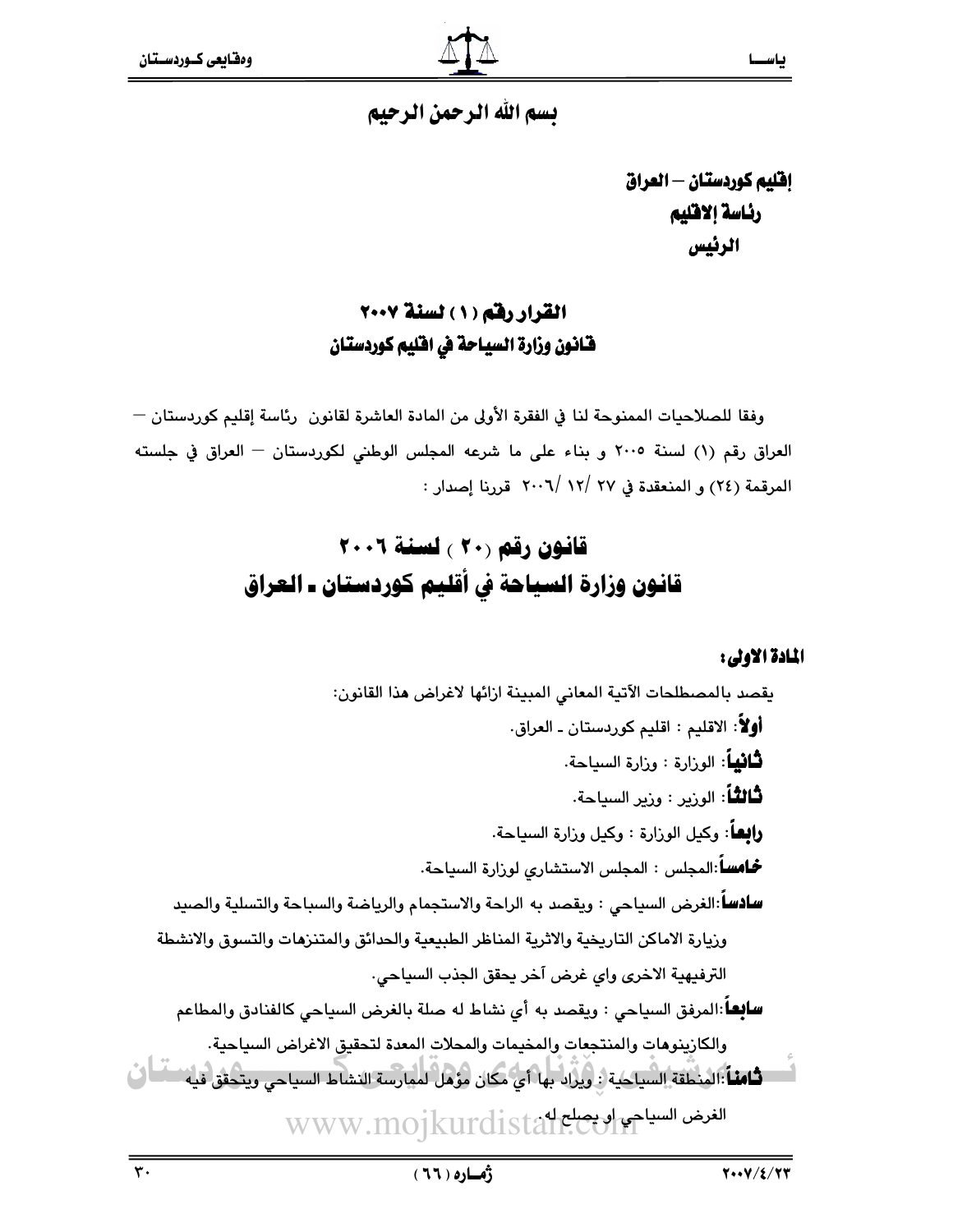

# مهام الوزارة

# المادة الثانية :

تمارس الوزارة مهام التخطيط ومتابعة الحركـة الـسياحية ومنـاطق الاصـطياف ضـمن اطـار الخطـة العامة للسياحة في الاقليم وتتبع الوسائل التالية لتحقيق اهدافها:

أولأ:استغلال وتطوير واستثمار الطاقات السياحية والمصادر الطبيعية والمناطق الاثرية والتاريخية والمزارات الدينية بما يخدم الاغراض السياحية ، بالتنسيق مع الجهات المعنية بذلك .

**لثَّاثِياً**:تشجيع اقامة المدن والمجمعات السياحية والمنتجعات والفنادق والدور السياحية.

**ثَـالثـًا**:تشييد وتأجير واستئجار المطـاعم والكازينوهـات والمقـاهي ومحـلات التـسلية والمتنزهـات والمسابح الاصطناعية والطبيعية ومحلات التزحلق والتزلج وغيرها

**رابعا**:التعاون مم النقابات والمنظمات المهنية والجماهيرية وتقديم كافـة التـسهيلات الممكنـة لهـا لخلق حركة سياحية واسعة.

**خُـامساً** :الموافقة على منح الاجازات للشركات والمكاتب ووكالات السفر والسياحة الداخلية وتشجيع السفرات السياحية.

**سادسا**:تقديم الخدمات الصبرفية الضرورية في المناطق والمنشآت السياحية ويالتنسيق والاتفـاق مع الجهات ذات العلاقة.

**سابِعا**ً :التعاقد مع الهيئات والشركات والافراد داخل الاقليم وخارجه بعد استحصال موافقة رئاسة مجلس الوزراء.

**لثَّامنْــا**: التنسيق مم الورارات والجهات المختصة في مجالات السياحة.

**تـّاسفـ**اً: التعاون والتنسيق مـم هيئة الاستثمار في الاقليم لجذب المستثمرين الى داخل الاقليم ضـمن الخطط والقوانين المسنة لهذا الغرض.

# تشكيلات الوزارة

# المادة الثالثة :

أَوْلاً:تتألف الوزارة من التشكيلات الآتية:

أَّ الوزير: هو الرئيس الاعلى للوزارة والمسؤول عن اعمالها وتوجيه سياستها وممارسة الاشراف والرقابة عليها وتصدر عنه وتنفذ باشرافه جميع القرارات والاوامر والتعليمات في كل ما له علاقة بمهام الوزارة وتشكيلاتها وصلاحياتها وسائر شؤونها الفنية والمالية والإدارية والتنظيمية وفق احكام القانون ويكون مسؤولا امام مجلس الوزراء باعتباره .<br>العضواً متضامناً فيه وله تخويل بعض من صلاحياته الى وكيل الوزارة أو المدراء العامين... أومن يراه مناسباتي الوذاية WWW.mojkurdis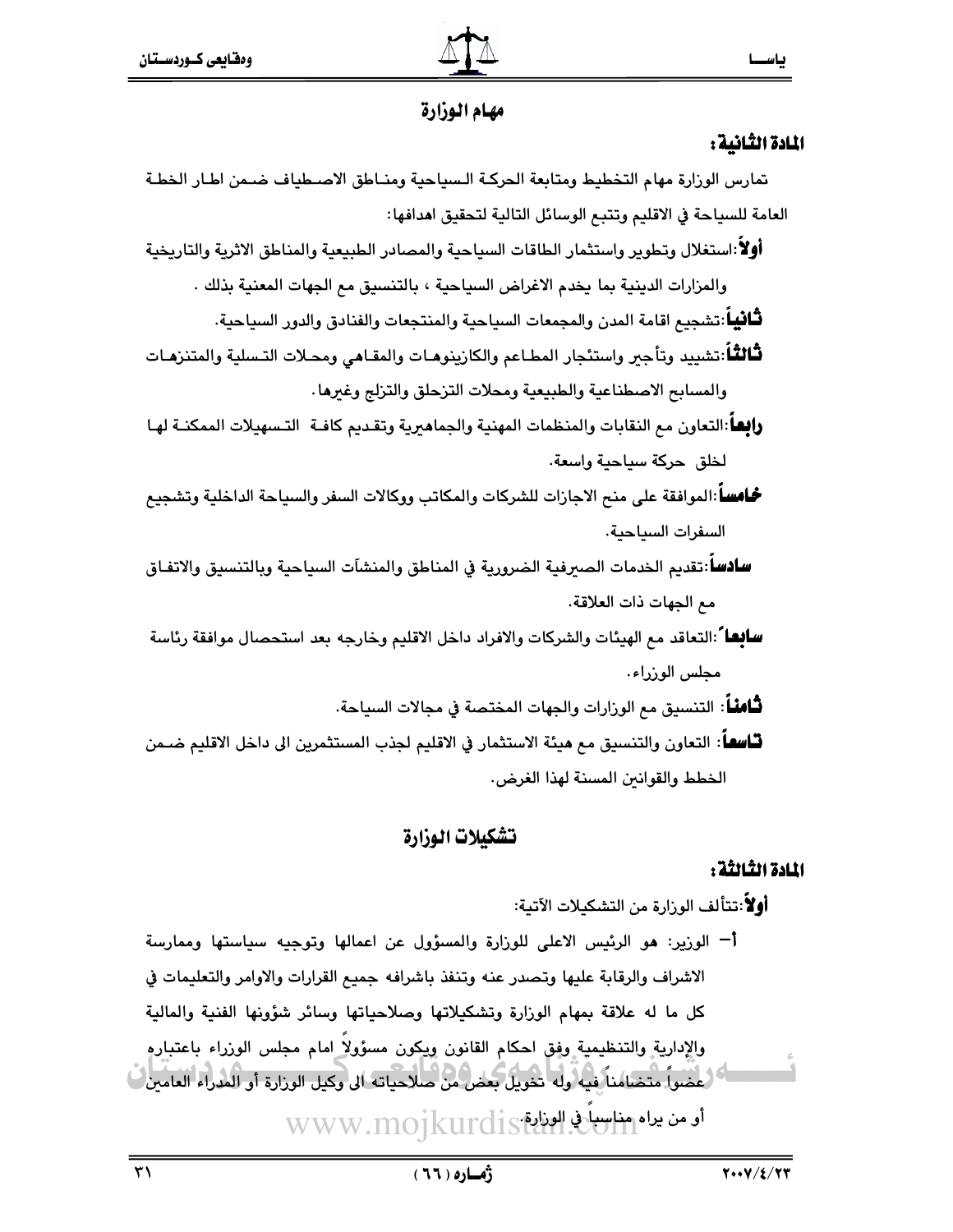

- ج— مكتب الوزير:يديره موظف بدرجة مدير حاصل على شهادة جامعية أولية ويعاونه عدد من الموظفين.
	- د− مكتب وكيل الورارة:يديره موظف بدرجة مدير حاصل على شهادة جامعية أولية ويعاونه عدد من الموظفين.
	- هـ¬المستشارون:لا يزيد عددهم عن اربعة وان يكونوا من حملة شهادة جامعية أولية ولهم خبرة وممارسة.
	- و— المديرية العامة للادارة والمالية: يرأسها ويديرها مدير عام حاصل على شهادة جامعية أولية ومن ذوى الخبرة والاختصاص.
	- ز— المديرية العامة للاثار: يرأسها ويديرها مدير عام حاصل على شهادة جامعية أولية ومن ذوى الخبرةوالاختصاص.
- **ثَّانياً**: تشكل في كل محافظة من محافظات الاقليم مديرية عامة للسياحة يرأسها ويديرها مدير عام حاصل على شهادة جامعية أولية ومن ذوى الخبرة والاختصاص.

### ثانثاً:

### المادة الرابعة :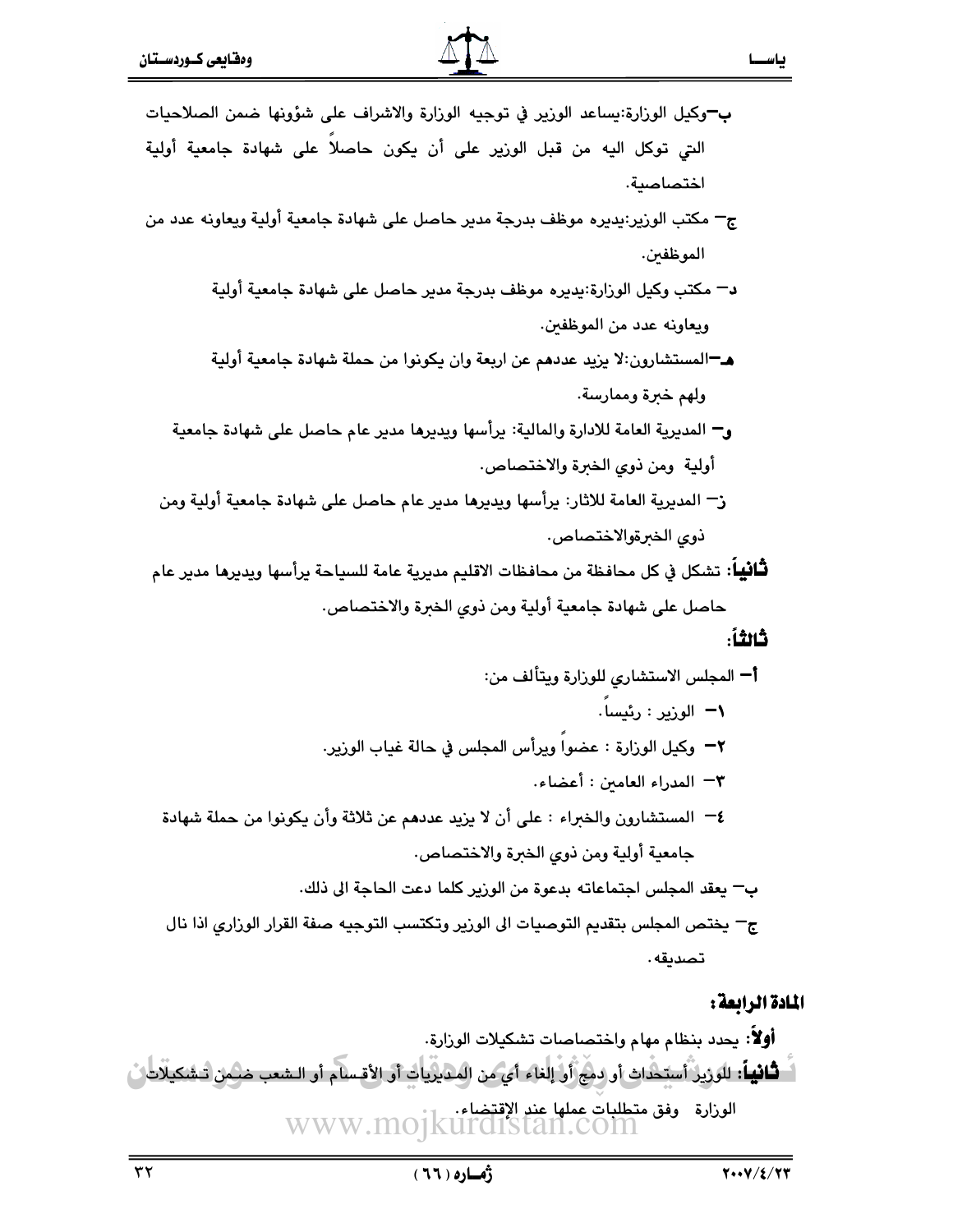#### المادة الخامسة :

اولاً:يلغى قانون المؤسسة العامة للسياحة في اقليم كوردستان رقم ٣٩ لسنة ٢٠٠٤ الصادر من المجلس الوطني الكوردستاني ـ العراق. **ثَـَّافِيهَ**اً:تؤول كافة حقوق وامتيازات المؤسسة العامة للسياحة في ادارتـي الـسليمانية واربيـل الى وزارة السياحة في الاقليم.

#### المادة السادسة :

لا يعمل بأى نص يتعارض واحكام هذا القانون.

### المادة السابعة :

للورير اصدار التعليمات اللازمة لتسهيل تنفيذ احكام هذا القانون.

### المادة الثامنة :

على مجلس الوزراء والجهات ذات العلاقة تنفيذ احكام هذا القانون.

#### المادة التاسمة :

ينفذ هذا القانون اعتبارا من تاريخ اصداره وينشر في الجريدة الرسمية (وقائع كوردستان).

# مسعود البارزاني رئيسس افليم كوردستان ـ العراق

هــــــهولير ١٤/ بەفرانبار/ ٢٧٠٦ كوردية ٢٠٠٧/٠١/٠٤ ميلادية ١٤/ ذو الحجة / ١٤٢٧ هجرية

ےرشیفی رؤژنامەی وەقايعى ك ـــــوردستان